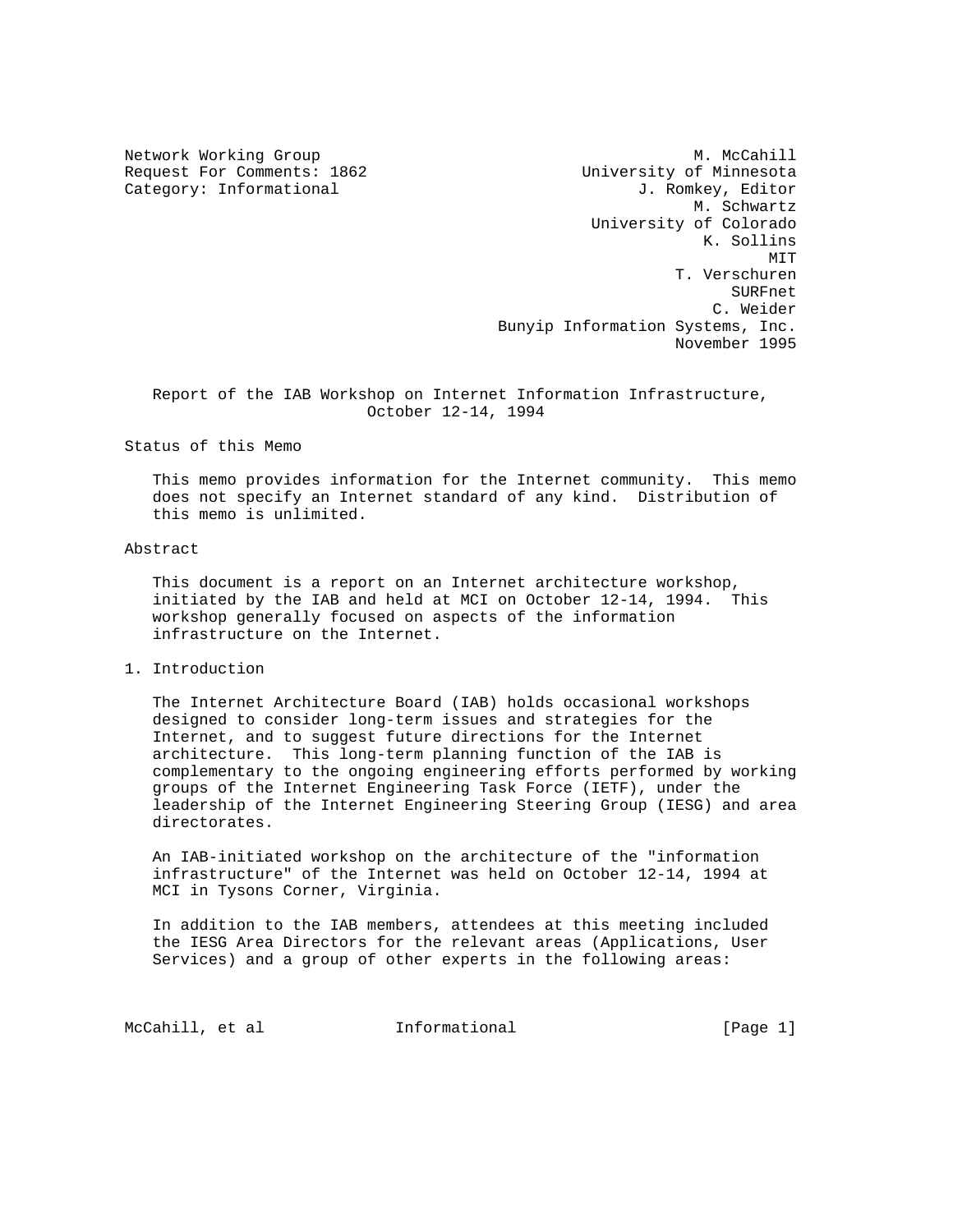gopher, the World Wide Web, naming, WAIS, searching, indexing, and library services. The IAB explicitly tried to balance the number of attendees from each area of expertise. Logistics limited the attendance to about 35, which unfortunately meant that many highly qualified experts were omitted from the invitation list.

 The objectives of the workshop were to explore the architecture of "information" applications on the Internet, to provide the IESG with a solid set of recommendations for further work, and to provide a place for communication between the communities of people associated with the lower and upper layers of the Internet protocol suite, as well as allow experience to be exchanged between the communities.

 The 34 attendees divided into three "breakout groups" which met for the second half of the first day and the entire second day. Each group wrote a report of its activities. The reports are contained in this document, in addition to a set of specific recommendations to the IESG and IETF community.

#### 2. Summary

 Although there were some disagreements between the groups on specific functionalities for architectural components, there was broad agreement on the general shape of an information architecture and on general principles for constructing the architecture. The discussions of the architecture generalized a number of concepts that are currently used in deployed systems such as the World Wide Web, but the main thrust was to define general architectural components rather than focus on current technologies.

Research recommendations include:

- increased focus on a general caching and replication architecture
- a rapid deployment of name resolution services, and
- the articulation of a common security architecture for information applications.

 Procedural recommendations for forwarding this work in the IETF include:

- making common identifiers such as the IANA assigned numbers available in an on-line database
- tightening the requirements on Proposed Standards to insure that they adequately address security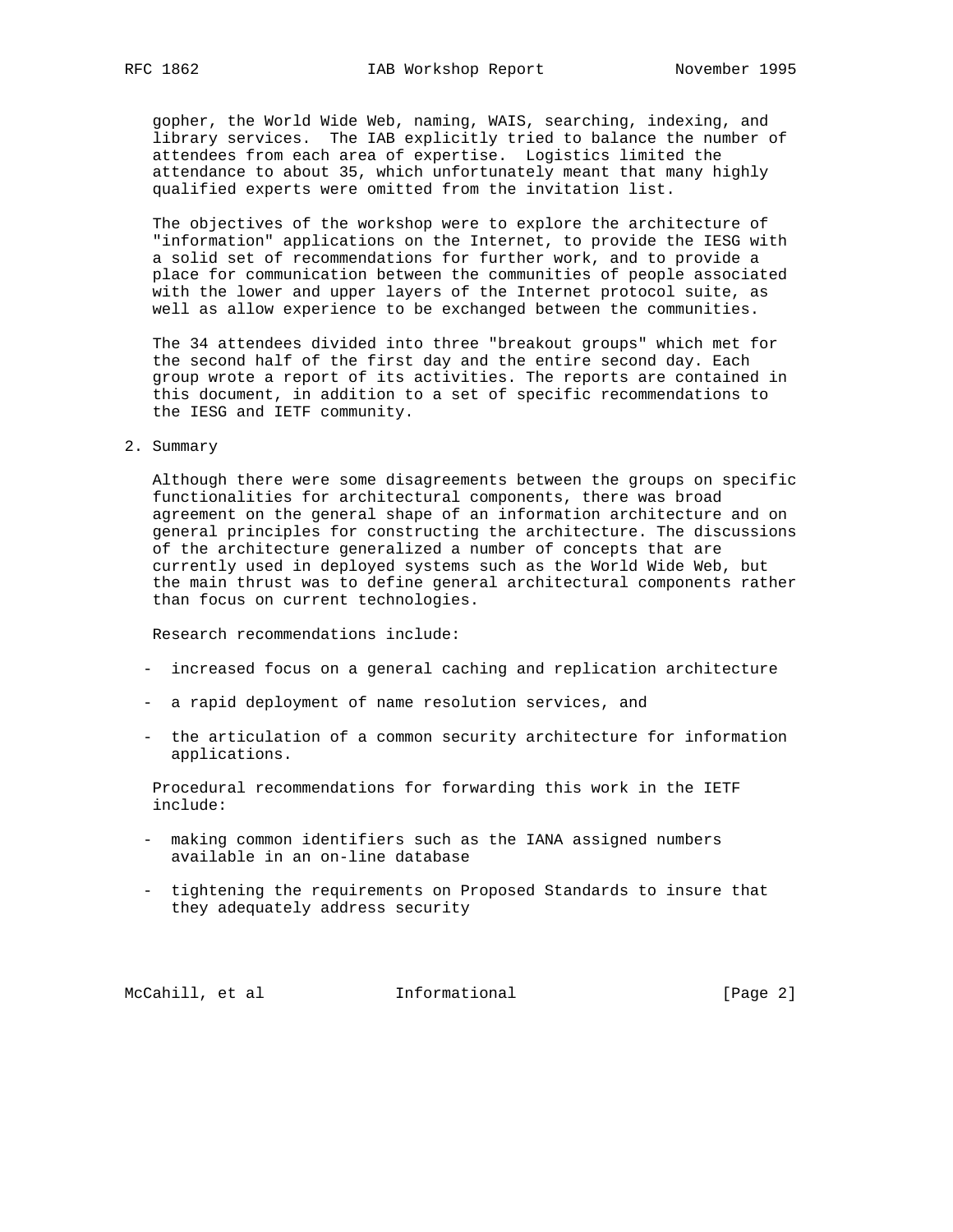- articulating the procedures necessary to facilitate joining IETF working group meetings, and
- reviewing the key distribution infrastructure for use in information applications
- 3. Group 1 report: The Distributed Database Problem

 Elise Gerich, Tim Berners-Lee, Mark McCahill, Dave Sincoskie, Mike Schwartz, Mitra, Yakov Rekhter, John Klensin, Steve Crocker, Ton Verschuren

Editors: Mark McCahill, Mike Schwartz, Ton Verschuren

3.1 Problem and Needs

 Because of the increasing popularity of accessing networked information, current Internet information services are experiencing performance, reliability, and scaling problems. These are general problems, given the distributed nature of the Internet. Current and future applications would benefit from much more widespread use of caching and replication.

 For instance, popular WWW and Gopher servers experience serious overloading, as many thousands of users per day attempt to access them simultaneously. Neither of these systems was designed with explicit caching or replication support in the core protocol. Moreover, because the DNS is currently the only widely deployed distributed and replicated data storage system in the Internet, it is often used to help support more scalable operation in this environment -- for example, storing service-specific pointer information, or providing a means of rotating service accesses among replicated copies of NCSA's extremely popular WWW server. In most cases, such uses of the DNS semantically overload the system. The DNS may not be able to stand such "semantic extensions" and continue to perform well. It was not designed to be a general-purpose replicated distributed database system.

 There are many examples of systems that need or would benefit from caching or replication. Examples include key distribution for authentication services, DHCP, multicast SD, and Internet white pages.

 To date there have been a number of independent attempts to provide caching and replication facilities. The question we address here is whether it might be possible to define a general service interface or protocol, so that caches and replica servers (implemented in a variety of ways to support a range of different situations) might

McCahill, et al **Informational Informational** [Page 3]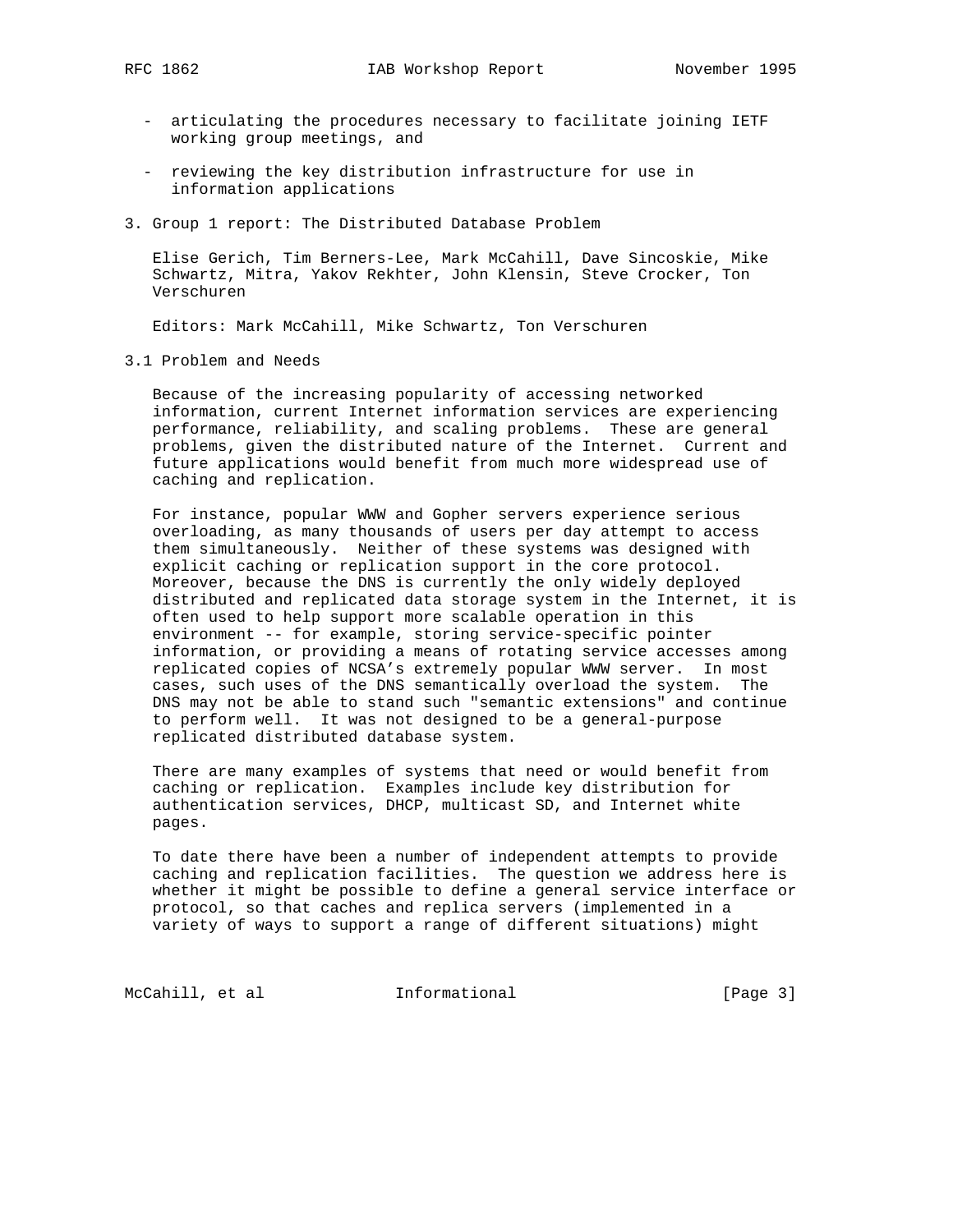interoperate, and so that we might reduce the amount of wasted re implementation effort currently being expended. Replication and caching schemes could form a sort of network "middleware" to fulfill a common need of distributed services.

 It should be noted that it is an open question whether it would be feasible to define a unified interface to all caching and replication problems. For example, very different considerations must go into providing a system to support a nationwide video service for 1,000,000 concurrent users than would be needed for supporting worldwide accesses to popular WWW pages. We recommend research and experimentation to address this more general issue.

3.2 Characteristics of Solutions

 While on the surface caching and replication may appear to occupy two ends of a spectrum, further analysis shows that these are two different approaches with different characteristics. There are cases where a combination of the two techniques is the optimal solution, which further complicates the situation.

We can roughly characterize the two approaches as follows:

Caching:

- a cache contains a partial set of data
- a cache is built on demand
- a cache is audience-specific, since the cache is built in response to demands of a community

Replication:

- replicated databases contain the entire data set or a server-defined subset of a given database
- a replicated database can return an authoritative answer about existence of an item
- data is pushed onto the replicating server rather than pulled on demand

 While there are important differences between caches and replicated databases, there are some issues common to both, especially when considering how updates and data consistency can be handled.

McCahill, et al **Informational** [Page 4]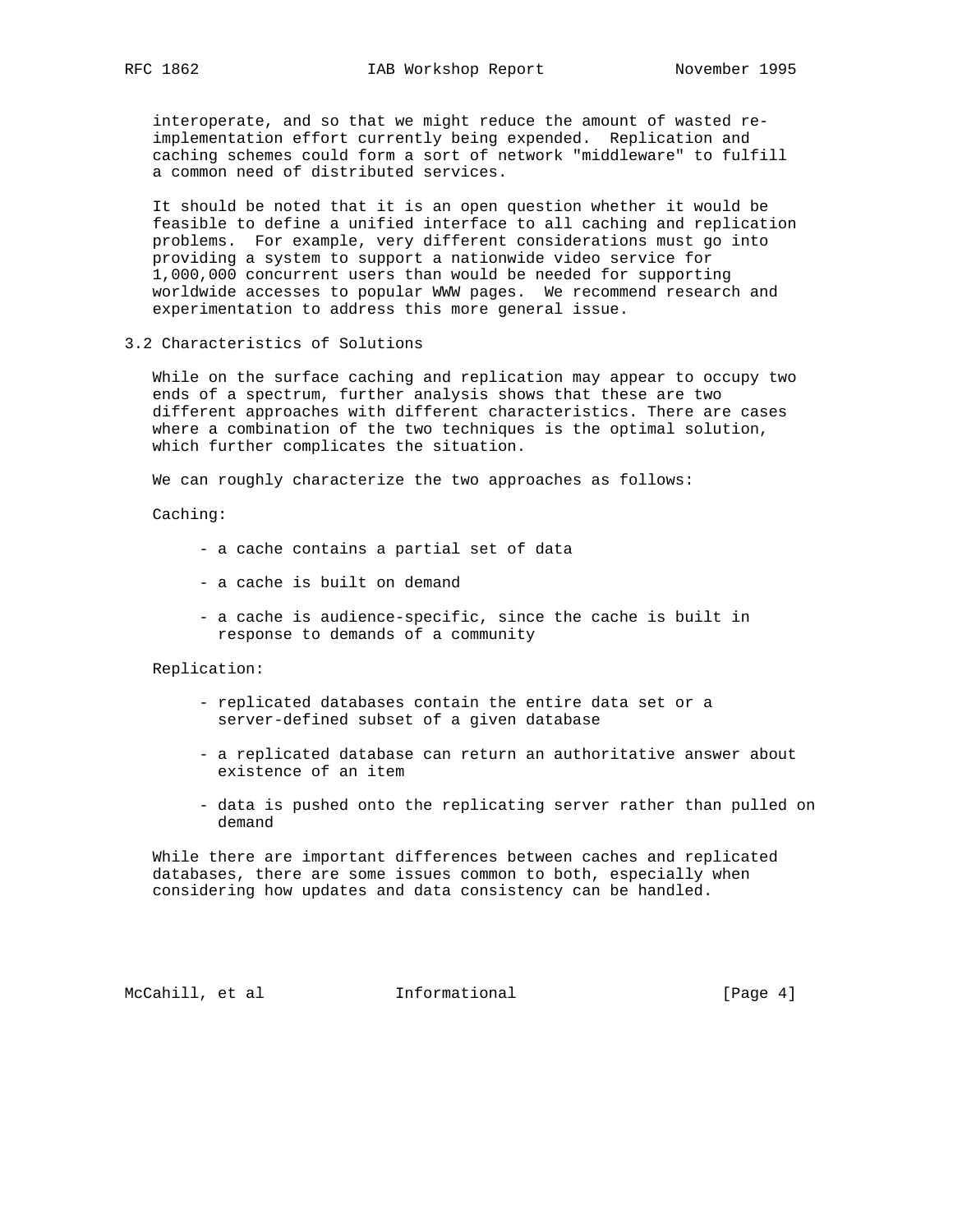A variety of methods can be used to update caches and replicas:

- master-slave
- peer-to-peer
- flooding techniques (such as that used by NNTP).

 Which strategy one chooses influences important characteristics of the cache or replicated database, such as:

- consistency of data
- is locking used to achieve consistency? this influences performance...
- are there a priori guarantees of existence of an item in the database (is the answer authoritative, do you detect conflicts after the fact, or is there no guarantee on authoritativeness of the answer?)

 Consistency guarantees depend on the granularity of synchronization (ms, sec, hr, day), and there are cases where it is acceptable to trade consistency for better performance or availability. Since there is a range of qualities of service with respect to consistency and performance, we would like to be able to tune these parameters for a given application. However, we recognize that this may not be possible in all cases since it is unlikely one can implement a high performance solution to all of these problems in a single system.

 Beyond simply performing replication or caching, there is a need for managing cache and replication servers. There are several models for organizing groups of caches/replication servers that range from totally adaptive to a rigidly administered, centrally controlled model:

- a club model. Minimal administrative overhead to join the club. Participation is a function of disk space, CPU, available network bandwidth.
- centrally coordinated service. Here administrators can take advantage of their knowledge of the system's topology and the community they intend to serve. There may be scaling problems with this model.
- hybrid combinations of the club and centrally coordinated models

McCahill, et al **Informational** [Page 5]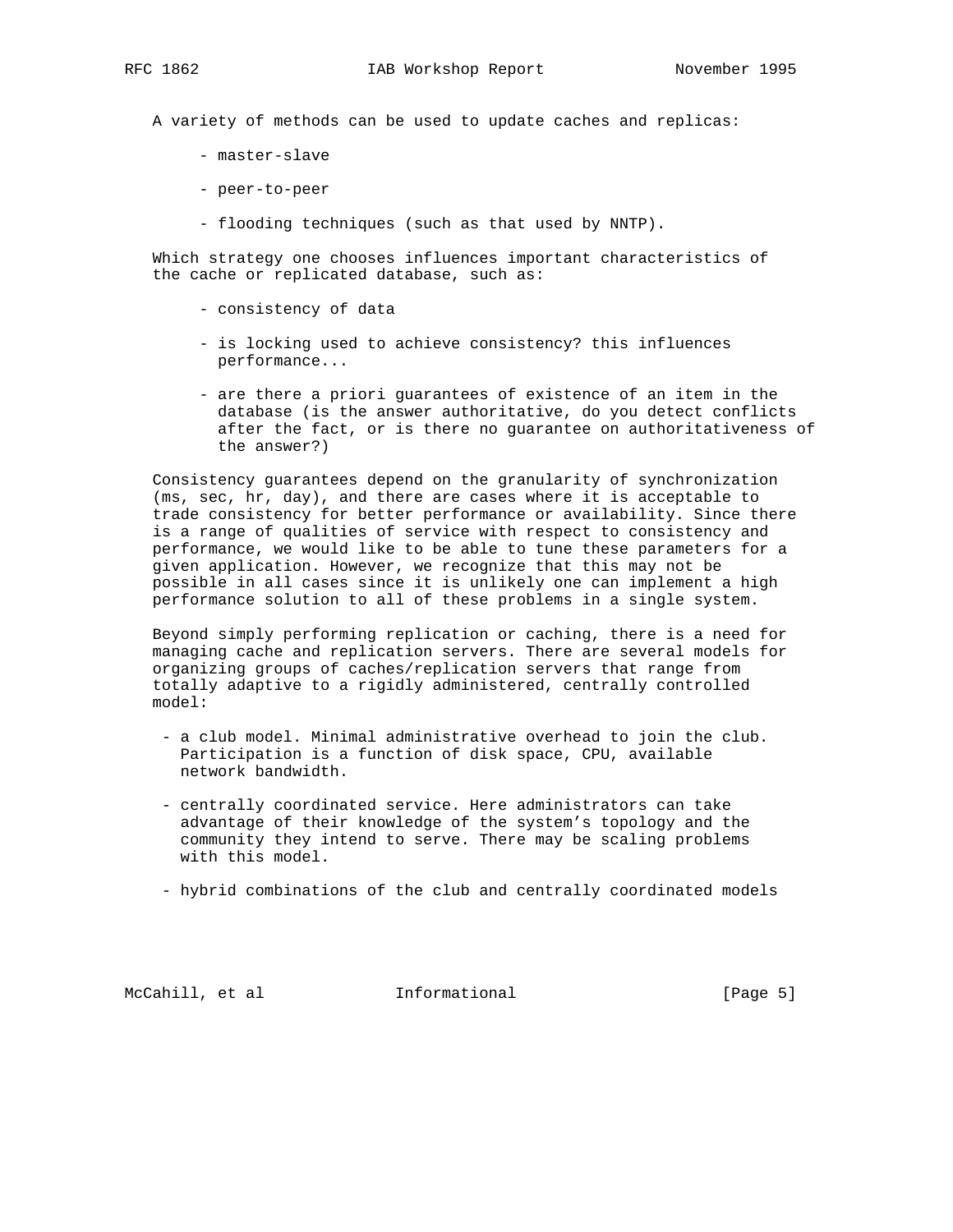There are a couple of models for how to organize the management of a group of cooperating servers, but this does not address the question of what sorts of commands the manager (be it a person or a program) issues to a cache or replicated server. A manager needs to be able to address issues on a server such as:

- control of caching algorithms, defining how information is aged out of the cache based on disk space, usage demands, etc. This is where you would control time-to-live and expiry settings.
- flushing the cache. There are circumstances where the information source has become inaccessible and the normal cache aging strategy is inappropriate since you will not be able to get the information again for an indeterminate amount of time.
- management control might also be a way for information providers to control how information is pushed on servers for maintaining data consistency, but this raises tricky problems with trust and authentication.

 Given a common set of management controls needed, a common protocol would allow for simplified management of a collection of caching and replicating servers since you would be able to both control them with a single set of commands and query them about their capabilities. A common language/protocol would also allow different implementations to interoperate.

 Replicating or caching information immediately raises issues of billing, access control and authentication. Ignoring authentication and access control issues simplifies the replication and caching problem a great deal. Exactly who is running the replication or caching server makes a big difference in how you approach this issue. If the information publisher runs a set of servers, they can easily handle billing and authentication. On the other hand, if an organization is running a cache on its firewall (a boundary cache), and purchasing information from a vendor, there are sticky issues regarding intellectual property in this scenario.

 Selecting an appropriate cache or replica of a database is simple in the case of a captive user group (for instance a company behind a firewall). In this case, configuring the user's software to go through one or more boundary caches/replication servers directs the users to the closest server. In the more general case, there are several replicated/cached copies of an object, so you may receive several URLs when you resolve a URN. How do you select the best URL?

 Either client developers create ad hoc performance metrics or (in an ideal world) the lower level protocols would give the client

McCahill, et al **Informational Informational** [Page 6]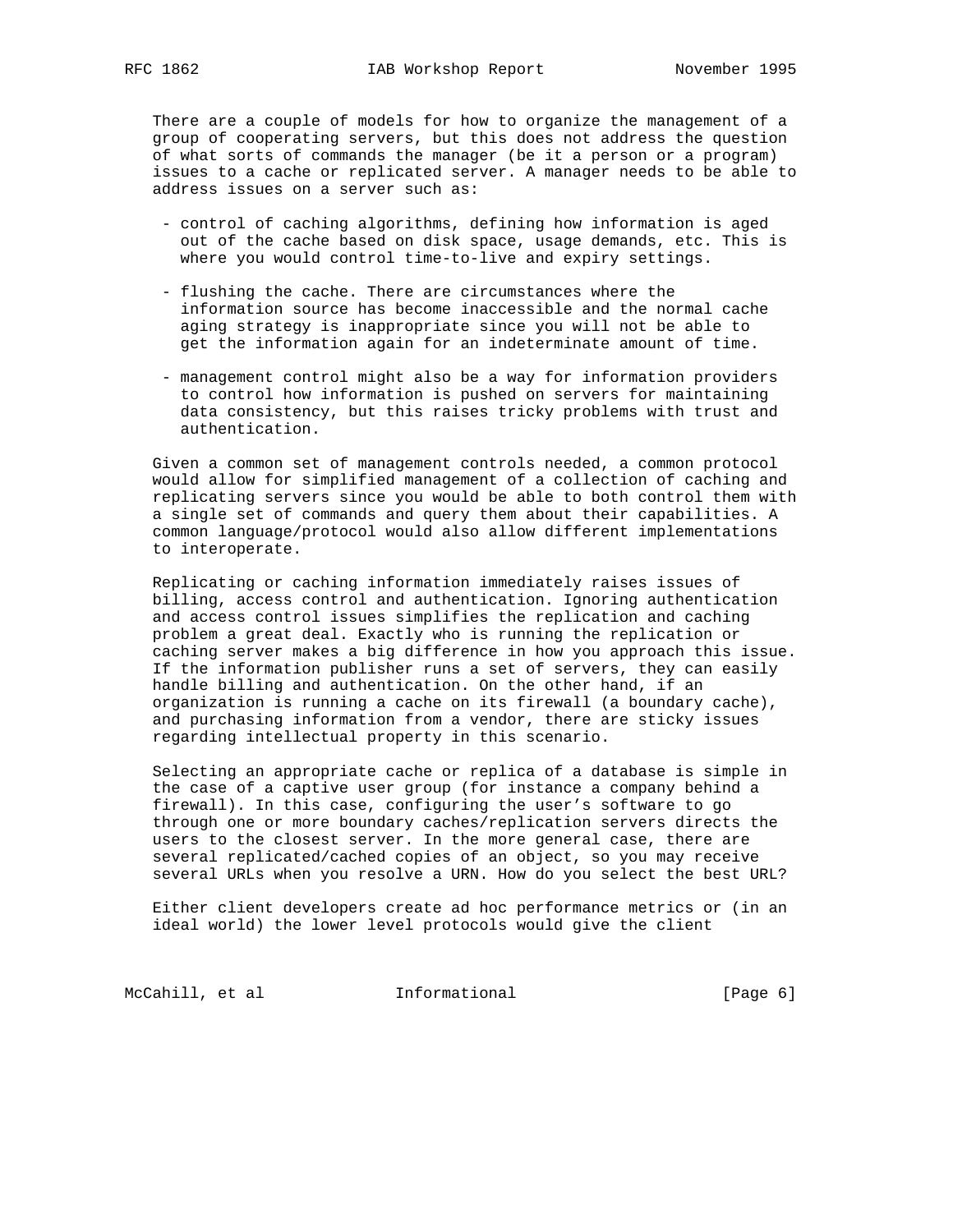application some guidance about the "closest" copy of the object. In other words, if better information about network performance was available from lower levels of the protocol stack, applications would not have to build ad hoc models of network topology

 We did not model the functions of a cache/replication server in detail, but we did an (incomplete) model of some of the functions (see Figure 1). The idea here was to start work on a general form which might include features such as a push function for use in both maintaining consistency and in preloading information that the information publisher believes will be requested in the near future.

 Preloading information via a push command might be a function of observed behavior patterns (when you ask for A you'll probably want B and C). The decision about what to preload can be made either by the information publisher or by the cache server. The cache server has the advantage that it has better knowledge of the use patterns of its community. The distributed nature of links to other servers also limit the knowledge of a single information publisher. In any case, being able to accurately predict usage patterns can result in significant performance enhancements for caches.

Figure 1: a rough cut at functions

 requests from client (in) | | |  $\sqrt{}/$  +---------------------+ | | (management) | cache/replicated db |<--- commands from admins, | | publishers, caches +---------------------+ | | |  $\sqrt{}/$  requests sent to information providers (out) in: (requests from a client) - give me meta-info about cached object (how up-to-date, ttl, expiry, signatures/checksum, billing information ) - give me the object - go get the object from the net

McCahill, et al **Informational** 10 [Page 7]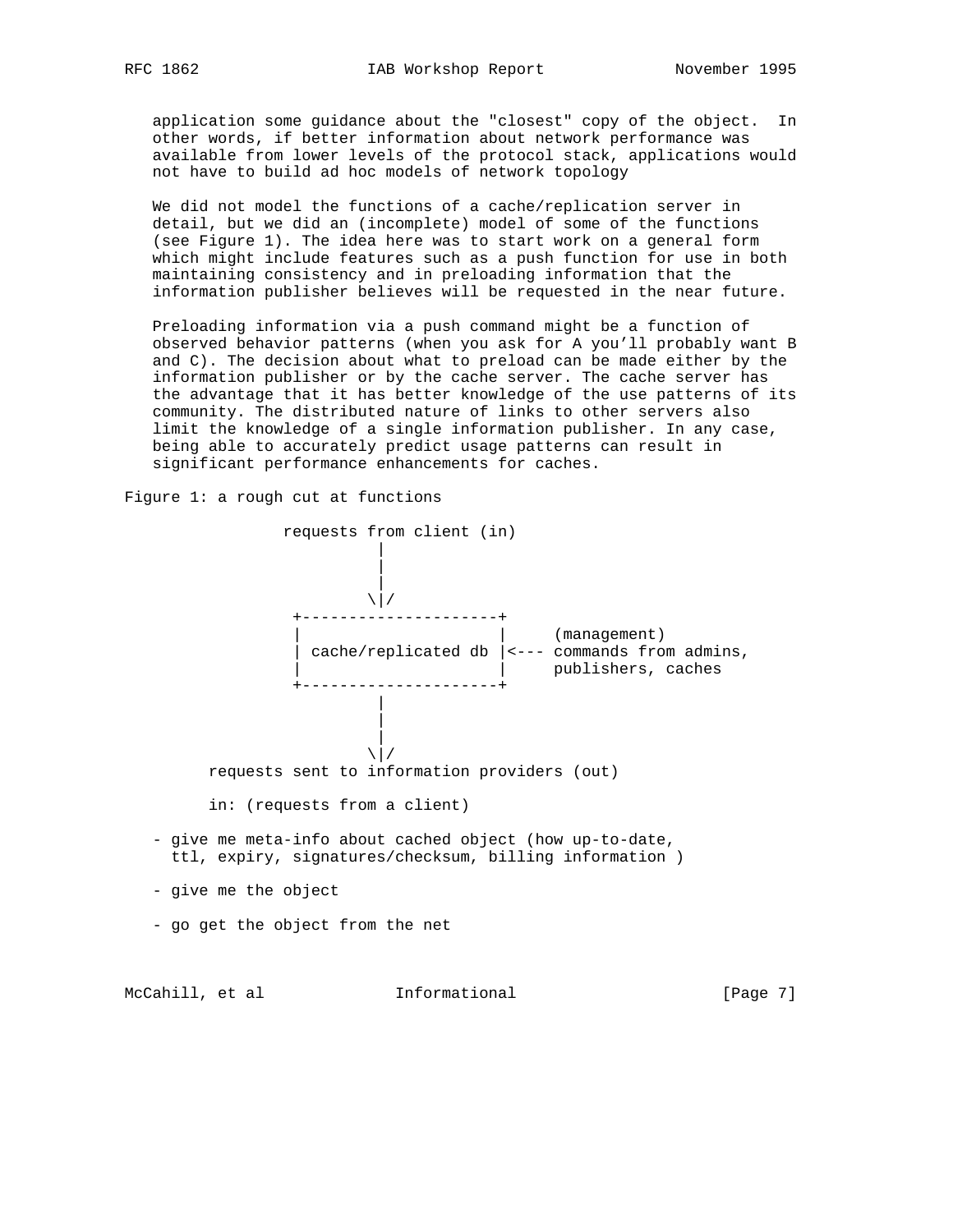- cache, what objects should I pre-fetch? (this assumes that the client software believes that the cache/replica has some knowledge of use patterns and can predict what the user will do next)
- out: (requests sent to an information publisher or a cache further up the food chain)
- server, do I have latest copy of this object?
- give me object x and the meta data for object x
- I have a copy of object x (announcing you have a copy of object x to other caches or URN to URL server)
- info publisher, what objects should I pre-fetch? (this assumes that the information publisher has some knowledge of use patterns and can predict what the user will do next)
- management: (commands from administrators, other cooperating caches, and object publishers)
- turn parameters (e.g. consistency) on/off
- flush the cache
- there's a new version of object x, take it
- 3.3 Recommendations

 Caching and replication are important pieces of Internet middleware, and solutions need to be found soon. Caches and replicas have different performance characteristics, and there are cases where a combination of the two provides the best solution. There are also many strategies for updating and maintaining consistency of caches and replicated databases, and we do not believe any single implementation can suffice for the broad range of needs in the Internet. One possible solution would be to define a general protocol for a replicated distributed database and for caching so that different information application implementations can interoperate and be managed via a common management interface. A common protocol would provide a framework for future protocols (e.g., URN2URL, DHCP) or existing protocols (e.g., Gopher or WWW) that presently lack a consistent solution.

McCahill, et al **Informational** [Page 8]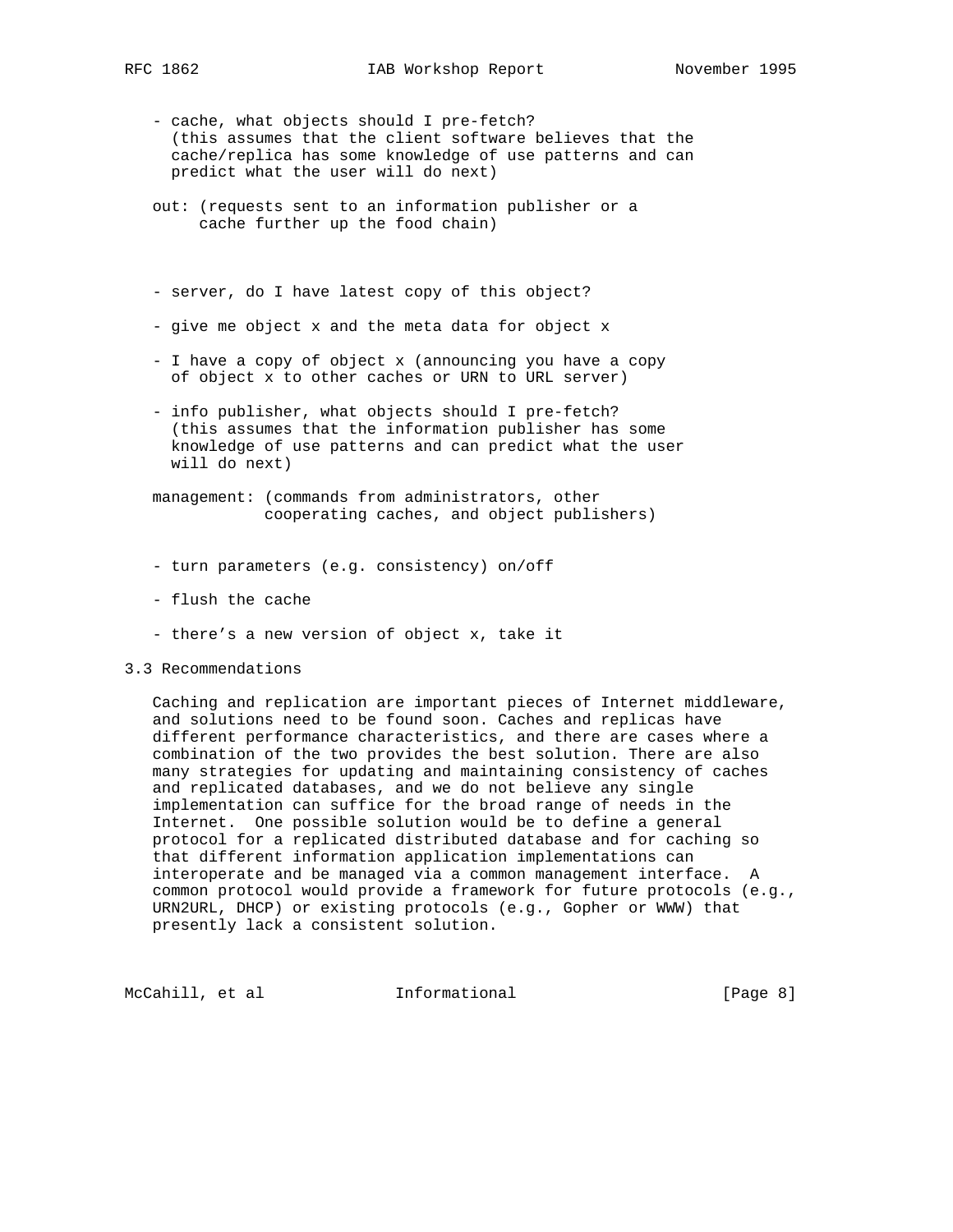4. Group 2A report: Building an Information Architecture

 Karen Sollins, Abel Weinrib, Barry Leiner, Clifford Neuman, Dan LaLiberte, Erik Huizer, John Curran, John Klensin, Lixia Zhang, Michael Mealling, Mitchell Charity, Mike St. Johns, Paul Mockapetris

 This group took as its central agenda exploring an information architecture, the services that would instantiate such an architecture, and the functional interfaces between a realization of such an architecture and both layers on which it would sit and the layers that would sit on it. In order to describe an architecture, one must describe not only what it includes, but also what it excludes.

4.1. The core model and service structure

 The general architecture has as its centerpiece objects, or as they are known in the Uniform Resource Identifier Working Group, resources. An object in this architecture has several characteristics. First, it has an identifier, assigned within the context of some namespace. Such an identifier is globally unique and will not be reassigned to another object. Thus, it can be said to be globally unique for a long time. Because such an identifier must remain unique for all time, it cannot contain location-relevant information ... locations can and will be reused. Also, since resources may appear in zero, one, or many locations simultaneously, location-dependent information can lead to a vast number of identifiers for an object, which will make it difficult to identify separately retrieved copies of an object as being the same object. These locations are defined by the supporting layers that provide transport and access. Therefore the definition of locations is not within the architecture, although their existence is accepted. Second, an object will support one or more abstract types. Further determination beyond this statement was not made. One can conclude from these two points that an object cannot be part of such an architected universe without having at least one such identifier and without supporting at least one type if it has at least one location.

 In addition, the architecture contains several other components. First, there will be a prescribed class of objects called links that express a relationship among other objects including the nature of that relationship. It is through links that composite objects composed of related objects can be created and managed. Finally, there is a need for several sorts of meta-information, both in order to discover identifiers (e.g. for indices and in support of searching) and to aid in the process of mapping an identifier to one or more potential locations. Both of these sorts of meta-information are associated with objects, although they will be used and therefore

McCahill, et al **Informational Informational** [Page 9]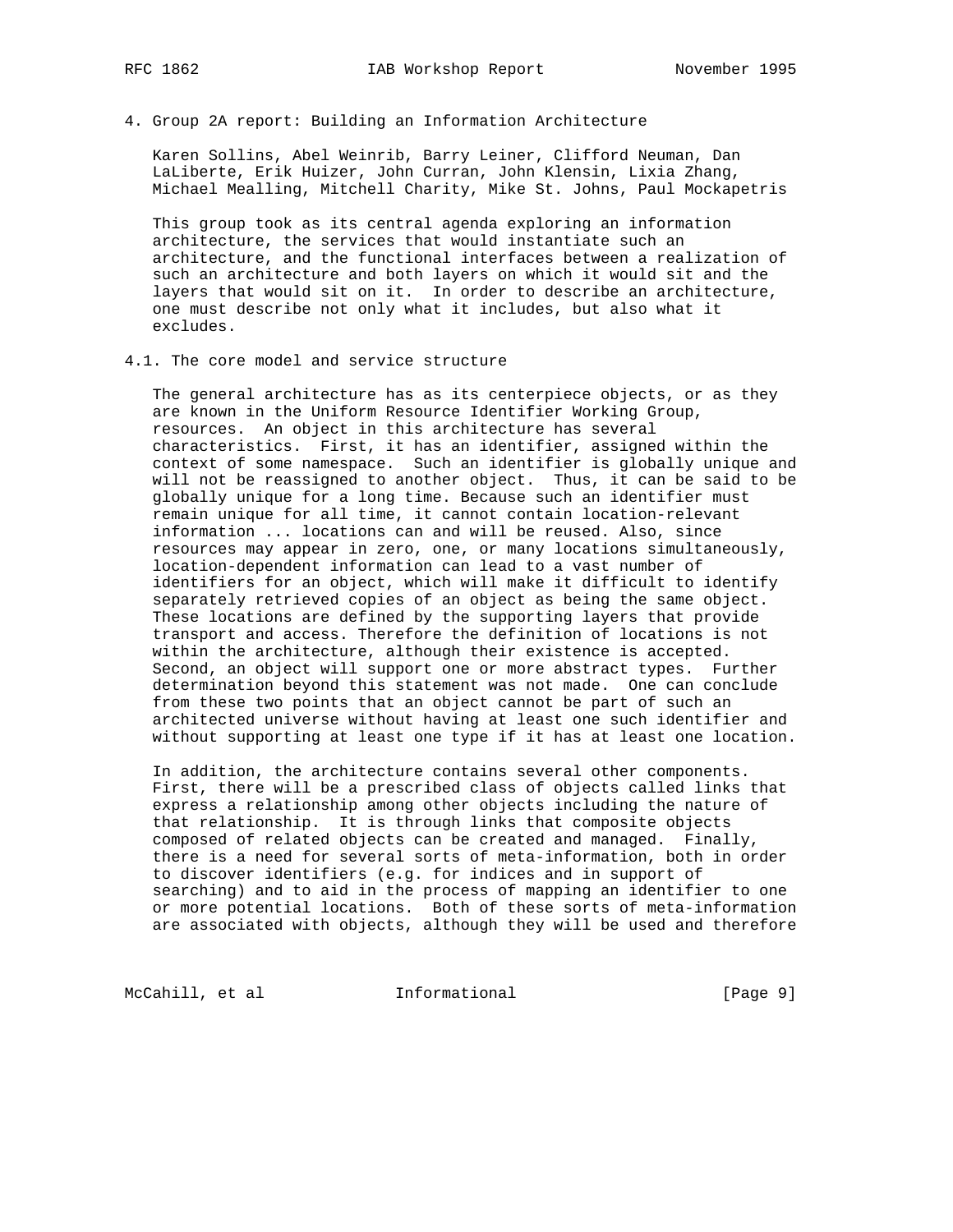most likely managed differently, to support their distinctive access and update requirements.

 Given this architecture of information objects, one can identify several boundary points. First, something that does not have an identifier or type is outside the architecture. Second, the architecture does not, at this point, include any statement about computations, or communications paradigms other than second-handedly by assuming that traversal of links will occur. Third, although pre-fetching, caching, and replication are important, such details may be hidden from higher level software components, and thus are not part of the data model exposed to the application in the normal case (though some applications may want to specify such characteristics).

 Now one can ask how such a model fits into a layered network model, how it might be modularized and realized. We envisioned this information layer as an information "wholesale" layer. It provides the general, broad model and provision of shared, network-based information. Above this sit the "retailers," the marketers or providers of information to the marketplace of applications users. Below the "wholesalers" lie the providers of "raw materials." Here will be the provision of supporting mechanisms and architecture from which information objects can come.

 The remainder of this group's report describes the modular decomposition of the wholesale layer, including the interactions among those modules, separate discussions of the interactions first between the retail and wholesale layers and then between the wholesale and raw material layers. The report concludes with recommendations for where the most effective immediate efforts could be made to provide for the wholesale layer and make it useful.

# 4.2. The Wholesale Layer

 In order to realize the information architecture in the network a variety of classes of services or functionality must be provided. In each case, there will be many instances of a sort of service, coordinating to a lesser or greater degree, but all within the general Internet model of autonomy and loose federation. There also may be variants of any sort of service, to provide more specialized or constrained service. In addition, services may exist that will provide more than one of these services, where that is deemed useful. Each such service will reside in one or more administrative domains and may be restricted or managed based on policies of those domains. The list of core services is described below. Because there are many interdependencies, there may often be forward references in describing a service and its relationships to other services.

McCahill, et al **Informational** [Page 10]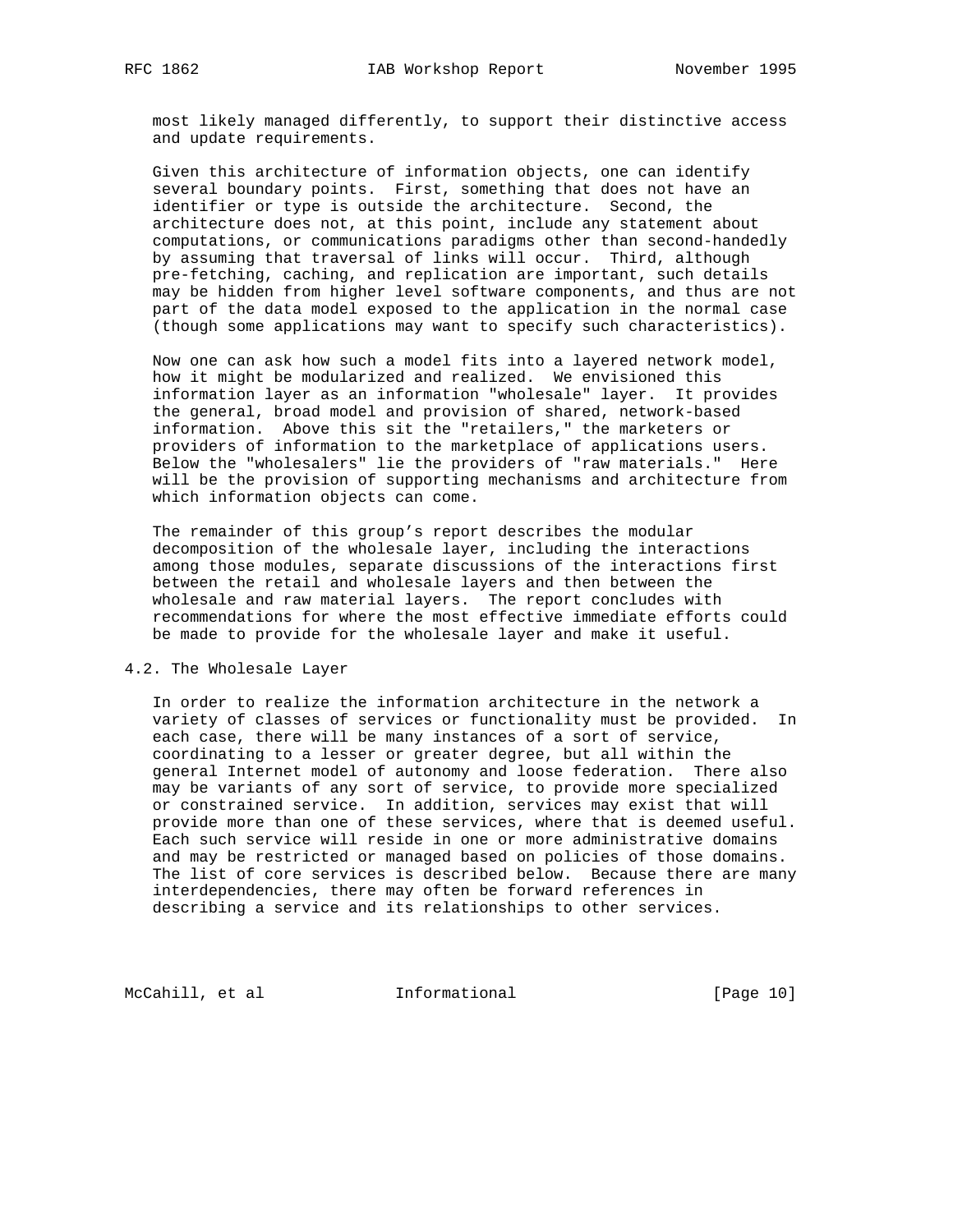\* RESOURCE DISCOVERY: Much of the activity of resource discovery, indexing and searching, will be in the domain of the retailers, although there are supporting hooks that can be provided by the wholesaler layer as well. A resource discovery service will hold mappings from descriptions to identifiers of objects. They will need to be queried. Thus there is a general functionality for a wholesale layer service that answers queries formulated in certain ways and responds with identifiers. The business of on what basis indices are computed or how they are managed will be domain specific.

 \* NAMING or IDENTIFICATION: There are two aspects to assigning an identifier to an object, one in the wholesale layer, and one, arguably, in the retail layer. In the wholesale layer, one can generate identifiers that are guaranteed to be unique. In the retail layer one might ask the question about whether two objects are the same or different by the rules of an identification authority that therefore would determine whether they should bear the same or different identification from that authority. It should be noted that the URI Working Group has included these two functions in the requirements document for URNs.

 An identification service will obviously provide functionality to the uniqueness authority. It will also provide identification in the process of publication of objects, as will be discussed below, in the management of resource discovery information, object location and storage services, as well as cache and replication management.

 \* NAME or IDENTIFICATION RESOLUTION: Since identifiers are presumed to be location independent, there is a need for a resolution service. Such a service may sometimes return other identifiers at this same level of abstraction (the equivalent of aliases) or location information, the information delivered to a transport service to access or retrieve an object.

 \* OBJECT RETRIEVAL: Object retrieval is tightly coupled to resolution, because without resolution it cannot proceed. Object retrieval provides the functionality of causing a representation of an object to be provided locally to the requester of an object retrieval. This may involve the functionality of object publication (see below) and object storage, caching and replication services as well as the supporting transport facilities.

 \* OBJECT PUBLICATION: When an object comes into existence in the universe of the information infrastructure, it is said to be "published." There will be two common scenarios in publication. One will be the use of tools to directly enter and create the information that comprises an object in the information infrastructure. Thus there may be object creation tools visible to users in applications.

McCahill, et al **Informational** [Page 11]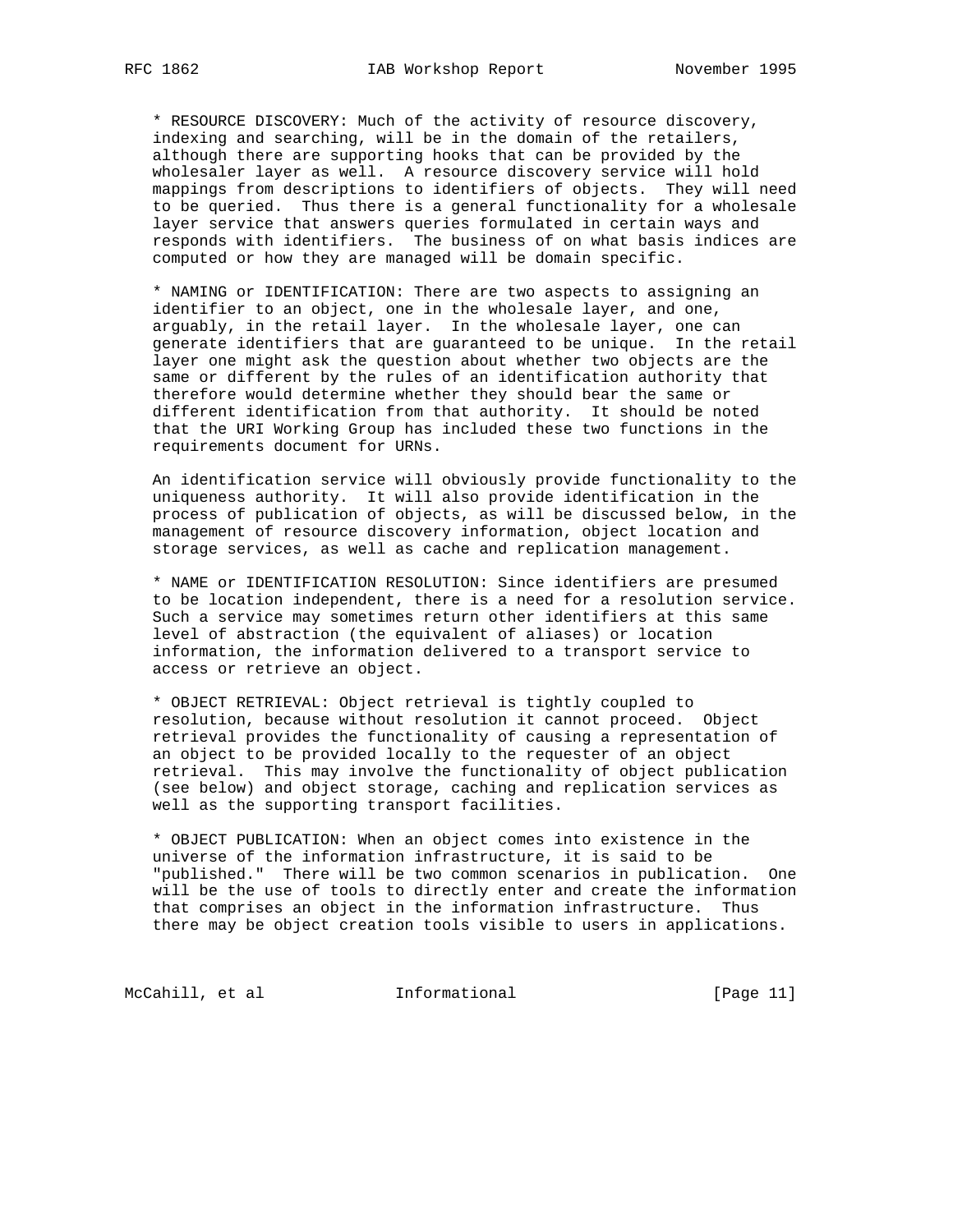In contrast there may also be tools outside the information infrastructure (for example word processing or text editing tools) that provide for the entry of data separately from the operation of assigning an object an identifier and causing it to support information infrastructure definitions of objects. Thus, there will also be visible at the interface between the wholesale and retail layers the ability to cause some pre-existing data to become one or more objects. In addition to interacting with the identification service, publication is likely to cause interaction with object storage, and possibly caching and replication.

 \* DEFINITIONS: If the information infrastructure is to both survive and evolve over a long time period, we must be prepared for a wide variety and growing number of different sorts of information with different functionalities that each supports. For objects available on the net, the functionality that each provides must be exposed or able to be learned. To do this objects must be able to indicate by name or identifier the types of functionality they are supporting. Given such an identifier, an object is only useful to a client, if the client can discover the definition and perhaps a useful implementation of the type in question. This will be acquired from a definitions service, which will be used in conjunction with applications themselves directly, object publication, and object retrieval.

 \* ATTRIBUTE MANAGEMENT: The attributes considered here relate to policy, although any understanding of that policy will be above the wholesale level. There are, for example, access management and copyright attributes. There is a question here about whether there is or should be any access time enforcement or only after the fact enforcement. The information is likely to be in the form of attribute-value pairs and must be able to capture copyright knowledge effectively.

 \* ACCOUNTING: An accounting service provides metering of the use of resources. The resources wholly contained in the wholesale layer are the services discussed here. It will also be important to provide metering tools in the wholesale layer to be used by the retail layer to meter usage or content access in that layer. Metering may be used for a variety of purposes ranging from providing better utilization or service from the resources to pricing and billing. Hence accounting services will be used by object storage, caching and replication, lower layer networking services, as well as pricing and billing services. In the form of content metering it will also interact with attribute management.

McCahill, et al **Informational** [Page 12]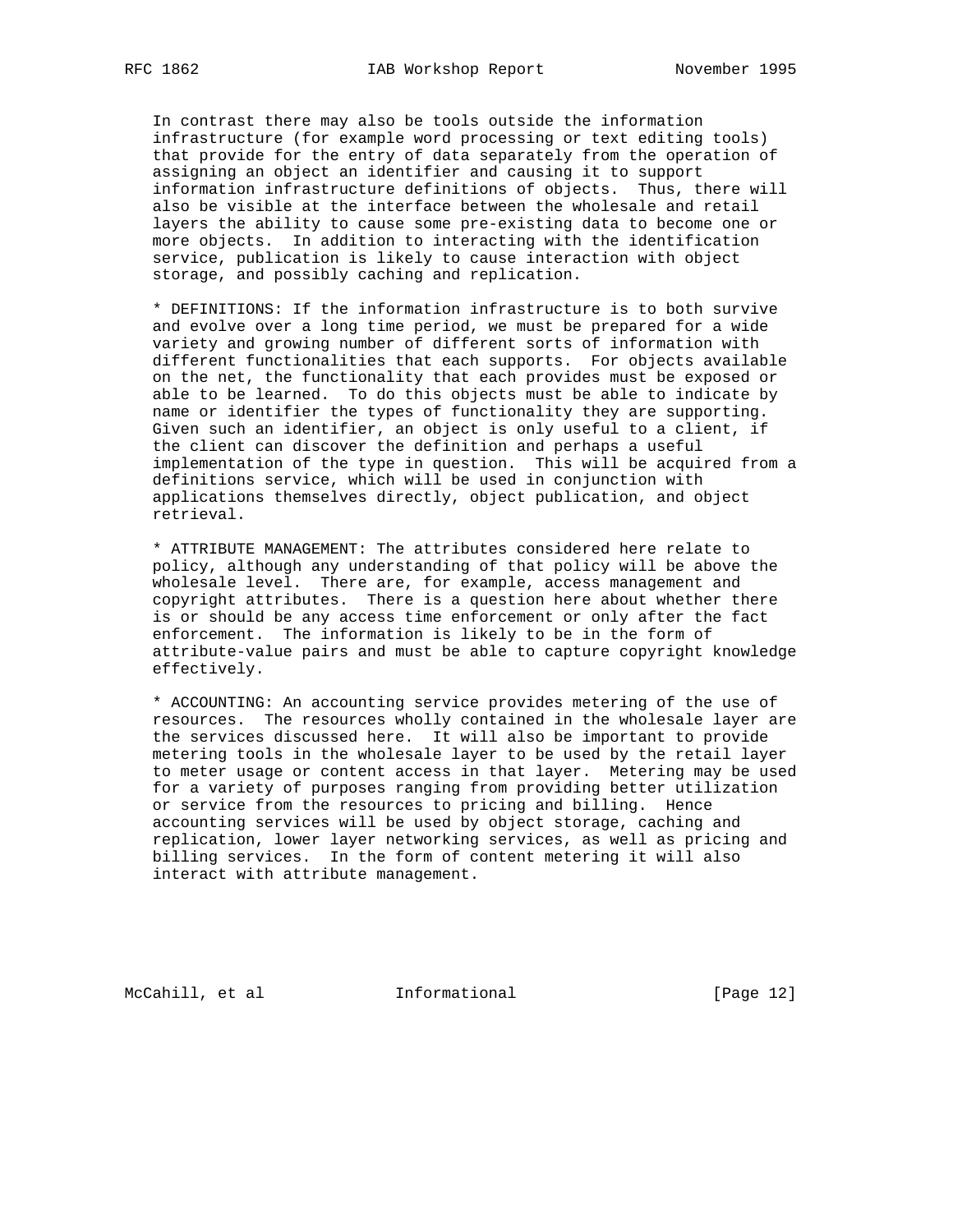\* PRICING, BILLING and PAYMENT: Pricing and payment services straddle two layers in the information infrastructure. Servers that maintain account balances and with which users interact to retrieve and edit account information are applications that will be built on top of wholesale layer services. Pricing will be determined in the applications environment for application level activities. However, it must be possible for middle layer services to process payment instruments analogous to cash, credit card slips, and checks, without an understanding of the specific implementation of the payment mechanism. Application programming interfaces supporting payment should be provided, and a common tagged representation of payment instruments should allow instruments from a variety of payment systems to be presented within middle layer protocols.

 \* OBJECT STORAGE, CACHING and REPLICATION: There is a recognition that caching and replication are important, but the discussion of that was left to another group that had taken that as the focus of their agenda. Object storage will take an object and put it somewhere, while maintaining both the identity and nature of the object. It is tightly coupled to caching and replication, as well as accounting, often in order to determine patterns of caching and replication. It is also tightly coupled to object publication, translation, and provides interfaces to both supporting storage facilities such as local file systems, as well as direct access from applications, needing access to objects.

 \* TRANSLATION: A translation service allows an object to behave with a nature different than that it would otherwise support. Thus, for example, it might provide a WYSIWYG interface to an object whose functionality might not otherwise support that, or it might generate text on the fly from an audio stream. Translation services will be used by object publication (allowing for identification of an object including a translation of it) and with object storage, providing an interface only within the wholesale or to the retail layers.

 \* SERVER AND SERVICE LOCATION: It will be necessary as part of the infrastructure to be able to find services of the kinds described here and the servers supporting them. This service has direct contact with the lower layer of raw materials, in that it will provide, in the final analysis, the addresses needed to actually locate objects and services using lower level protocols, such as the existing access protocols in use today, for example FTP, SMTP, HTTP, or TCP. This service will provide functionality directly to resource discovery as well as remote object storage services.

McCahill, et al **Informational** [Page 13]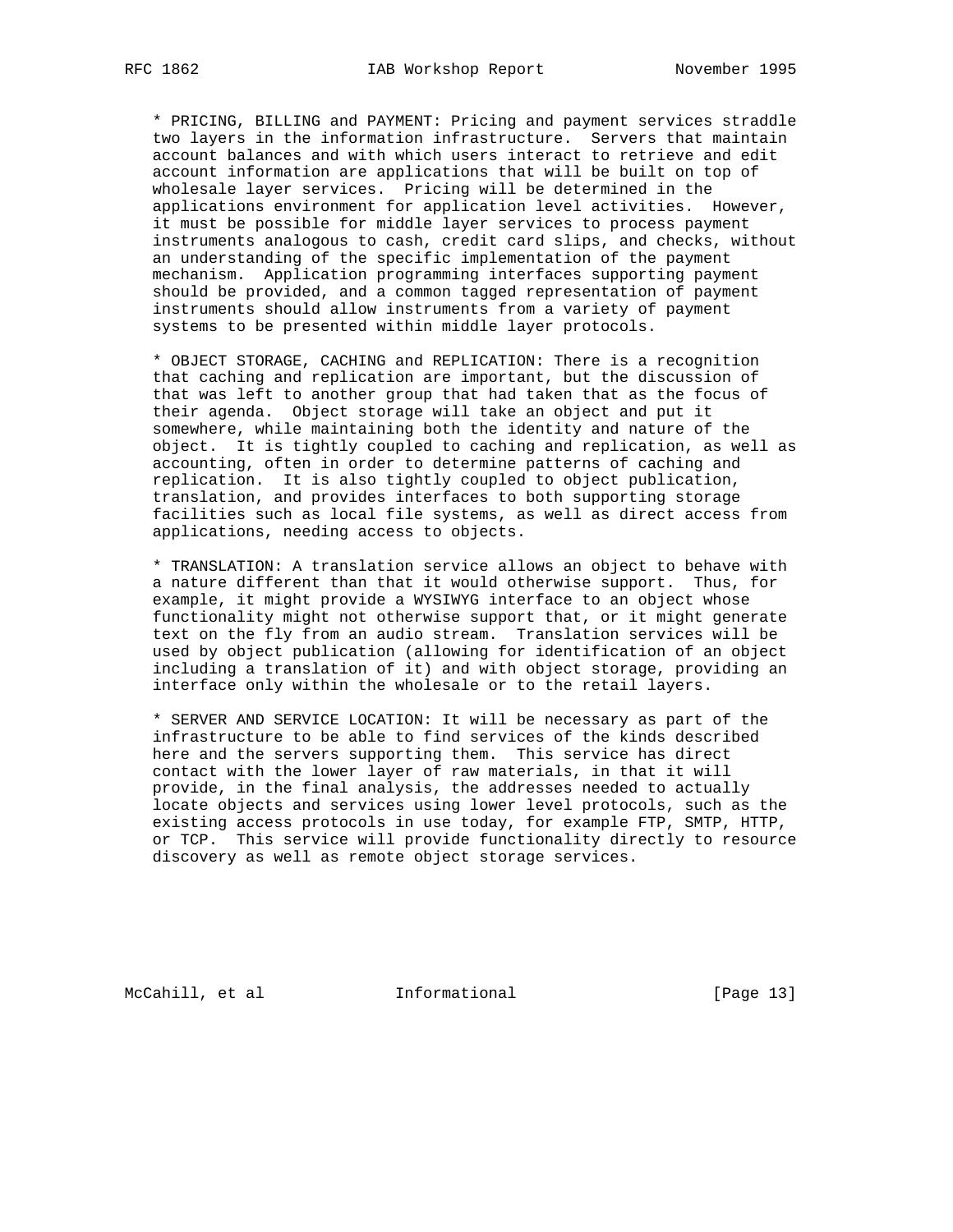\* ADAPTIVE GLUE: This is not a single service as much as a recognition that there must be a path for a flow of information between the network layers and the applications. The application may have constraints, based both on its own needs as well as needs of the objects in the wholesale layer. Only the application can really know what compromises in services provided below are acceptable to it. At the same time, the supporting network layers understand what qualities of service are available at what price. Hence there is the potential for flow of information both up and down through the wholesale layer, perhaps mediated by the wholesale layer. Hence the adaptive glue has hooks into all three levels.

 \* SECURITY: Security services will be a critical piece of the infrastructure architecture. For any real business to be conducted, organizations must make their information available over the network, yet they require the ability to control access to that information on a per user and per object basis. To account properly for the use of higher level services, organization must be able to identify and authenticate their users accurately. Finally, payment services must be based on security to prevent fraudulent charges, or disclosure of compromising information.

 The two biggest problems in providing security services at the wholesale layer are poor infrastructure and multiple security mechanisms that need to be individually integrated with applications. The poor state of the infrastructure is the result of a lack of an accepted certification hierarchy for authentication. A commonly held position is that there will not be a single hierarchy, but there must be established authorities whose assertions are widely accepted, who indirectly certify the identities of individuals with which one has not had prior contact.

 Integration with applications is made difficult because, though security services are themselves layered upon one another, such services do not fit into the information architecture at a single layer. By integrating security services with lower layers of the information infrastructure, security can be provided to higher layers, but some security information, such as client's identity, may be needed at higher layers, so such support will not be completely transparent. Further, the security requirements for each middle layer information service, and of the application itself, must be considered and appropriate use must be made of the middle-layer security services applied.

 Integration with applications will require user demand for security, together with common interfaces such as the GSS-API, so that applications and middle layer information services can utilize the security services that are available, without understanding the

McCahill, et al **Informational** [Page 14]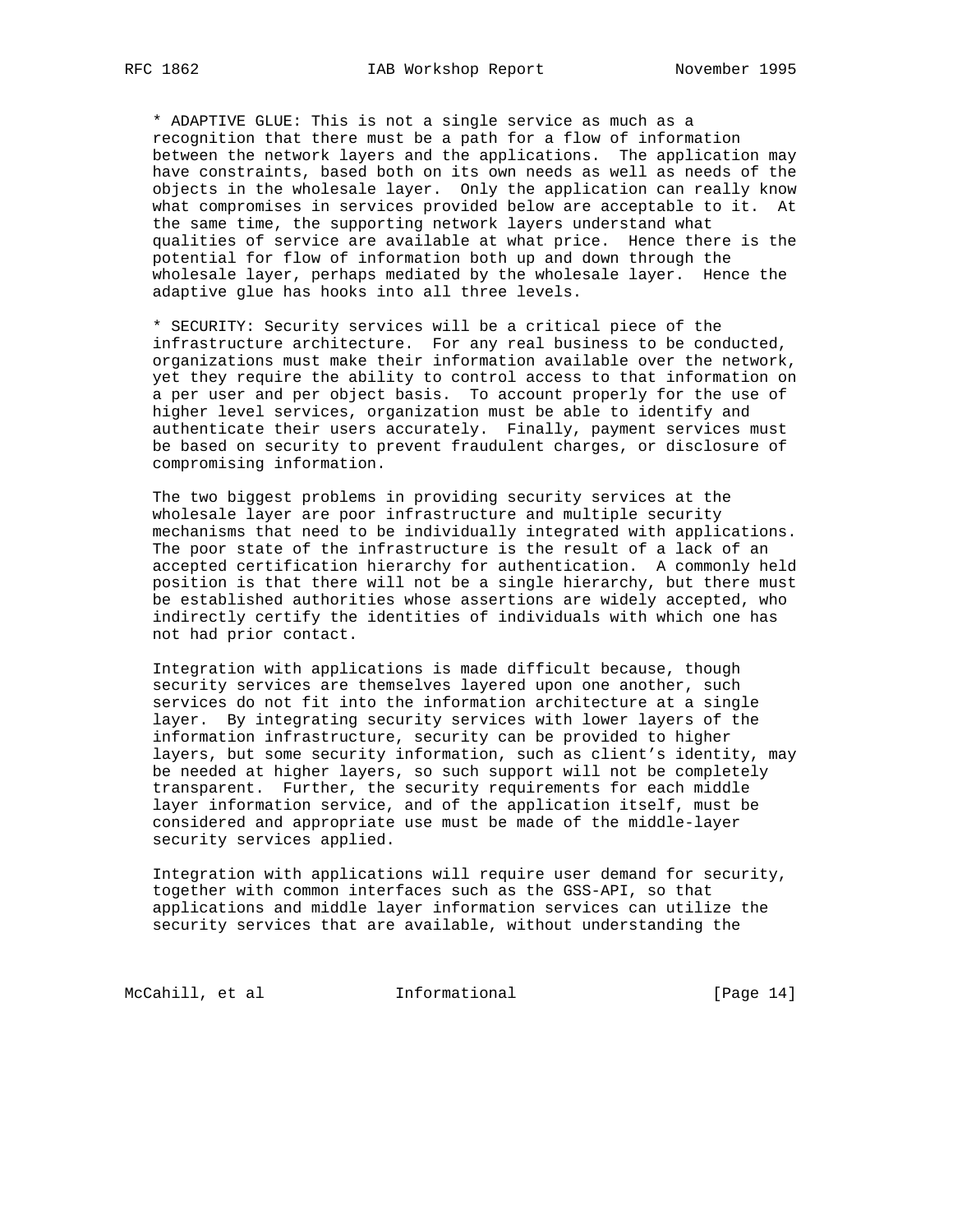details of the specific security mechanism that is employed.

 \* BOOTSTRAPPING: In order for a newly participating machine to join the infrastructure, it must have some way of finding out about at least one instance of many of the services described here. This can be done either by providing it with some form of configuration provided by the human bringing it up or by a bootstrapping service. The bootstrapping service is more flexible and manageable; it is included here in recognition that this information must be provided in some form or other. The bootstrapping service will sit directly on the raw materials layer and will have contact with all the services described here.

 This completes the description of the services as identified by this group in the wholesale layer. Although this section suggests which services have interfaces to the retail and raw materials layers, each of these topics will need to be described separately as well, to clarify the functionality expected by each layer of the layer below.

3. Interface to retail layer

 The interface to the retail layer is the embodiment of the object model and attendant services. Thus the interface provides the application environment with a collection of objects having identifiers for distinguishing them within the wholesale layer and support for a typing or abstract functionality model. It provides for the ability to create or import objects into this object world by the publication paradigm, and allows objects to evolve to support new or evolving functionality through the translation paradigm. Access to the objects is provided by object storage, enhanced with caching and replication services and mediated by the attributes managed by attribute management and accounting or content metering. Discovery of resources (figuring out which identifier to be chasing) is provided by resource discovery services. Types are registered and hence available both as definitions and perhaps in the form of implementations from a definition service. Lastly, there is a vertical model of providing the two-way services of adaptive glue for quality of service negotiation and for security constraints and requirements, with access and services at all three layers.

4. Interface to the raw materials layer

 The raw materials layer falls into networking and operating systems. Hence it provides all those services currently available from current networking and operating systems. Wholesale services such as object management will be dependent on local operating system support such as a file system, as well as perhaps transport protocols. In fact, all instances of any of the above services will be dependent on local

McCahill, et al **Informational** [Page 15]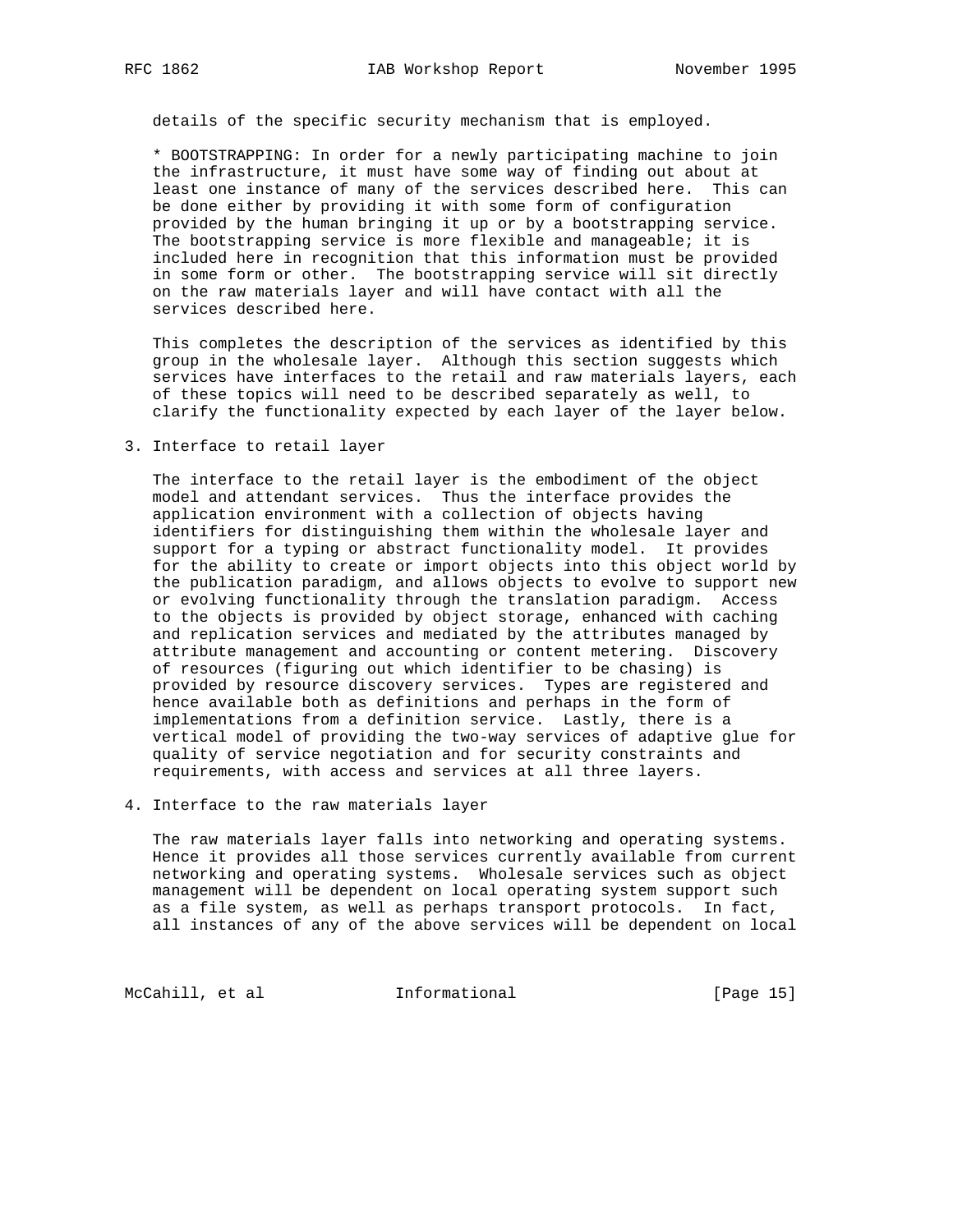storage, process management, local access control and other security mechanisms, as well as general transport protocols for communications both often among services of the same sort and among services dependent on each other that may not be collocated. In addition the group identified a set of issues that appear important for the networking components of the raw materials layer to provide to the wholesale layer in addition to the basic best effort transmission services that are commonly available. These take the form of a wish list with the recognition that they are not all equally easy or possible.

 \* Connectivity: It is useful and important for the operation of applications and the wholesale services to understand what connectivity is currently available. The group identified four categories of connectivity that it would be useful to know about represented by four questions:

- 1) Is there a wire out of the back of my machine?
- 2) Am I connected to a router?
- 3) Am I connected to the global internet? (Can I get beyond my own domain?)
- 4) Am I connected to a specific host?

These are probably in increasing difficulty of knowing.

 \* Connectivity forecast: Although this is recognized as either extremely difficult or impossible to do, some form of connectivity forecast would be very useful to the upper layers

 \* Bandwidth availability and reservation: It is useful for the application to know both what bandwidth might be available to it and, better yet, for it to be able to make some form of reservation.

 \* Latency availability and reservation: It is useful for the application to know both what latency the network is experiencing and, better yet, be able to set limits on it by means of a reservation.

 \* Reliability availability and reservation: Again, reliability constraints are important for many applications, although they may have differing reliability constraints and may be able to adapt differently to different circumstances. But, if the application could make a statement (reservation) about what level of unreliability it can tolerate, it might be able to make tradeoffs.

McCahill, et al **Informational** [Page 16]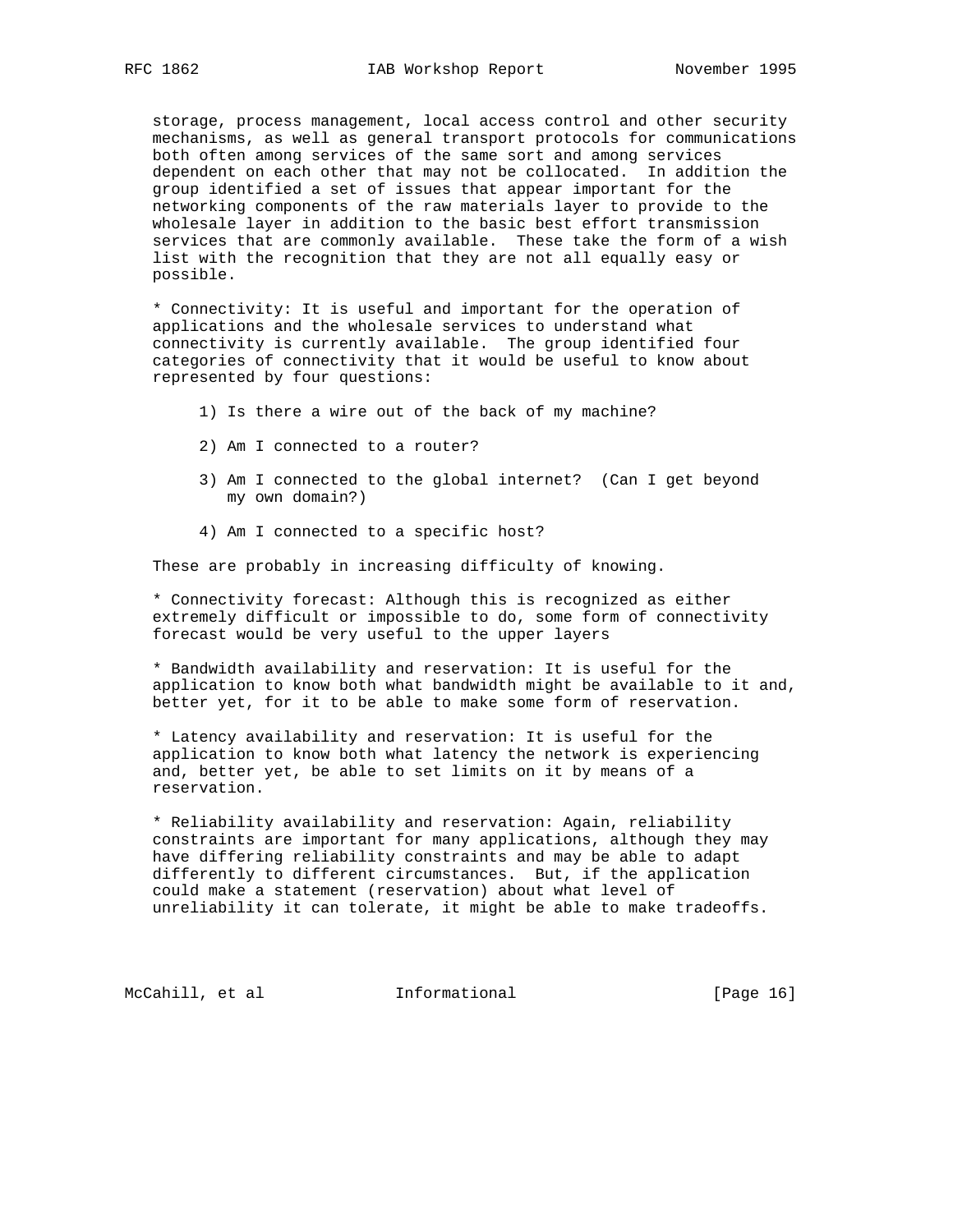\* Burstiness support: Although it is unlikely that the network can make predictions about the burstiness of its services, if the application can predict to the network its burstiness behavior, the network might be able to take advantage of that knowledge.

 \* Service envelope: It is possible that, as an alternative to the above four issues, the raw materials layer could negotiate a whole service envelope with the layers it is supporting.

 \* Security availability: In many cases, it will be important for the upper layers to be able to know what sorts and levels of security are available from the raw materials layer. This is true of both any operating system support as well as transmission.

 \* Cost: If there is to be usage charging at other than fixed flat rates, it will be important for applications and users to understand what those costs or at least estimates of them will be.

 \* Policy routing: If it will be important for transport services to support policy routing, it will be important for users of the transport services to identify into which policy classes they might fall.

### 4.5. Recommendations

 This group has two categories of recommendations. One is those services in the wholesale layer that will both be especially useful and readily achieved because work is soon to be or already underway. The other set of recommendations was a three item rank ordering of services that are most important for the lower layer to provide to the wholesale layer.

 Within the wholesale layer, the first services that should be provided are:

- \* Object retrieval,
- \* Name resolution,
- \* Caching and replication.

 In addition, the group rank ordered three areas in which there would be quick payoff if the raw materials layer could provide them. They are:

1. Connectivity

2. Bandwidth, latency, and reliability or service envelope

McCahill, et al **Informational** [Page 17]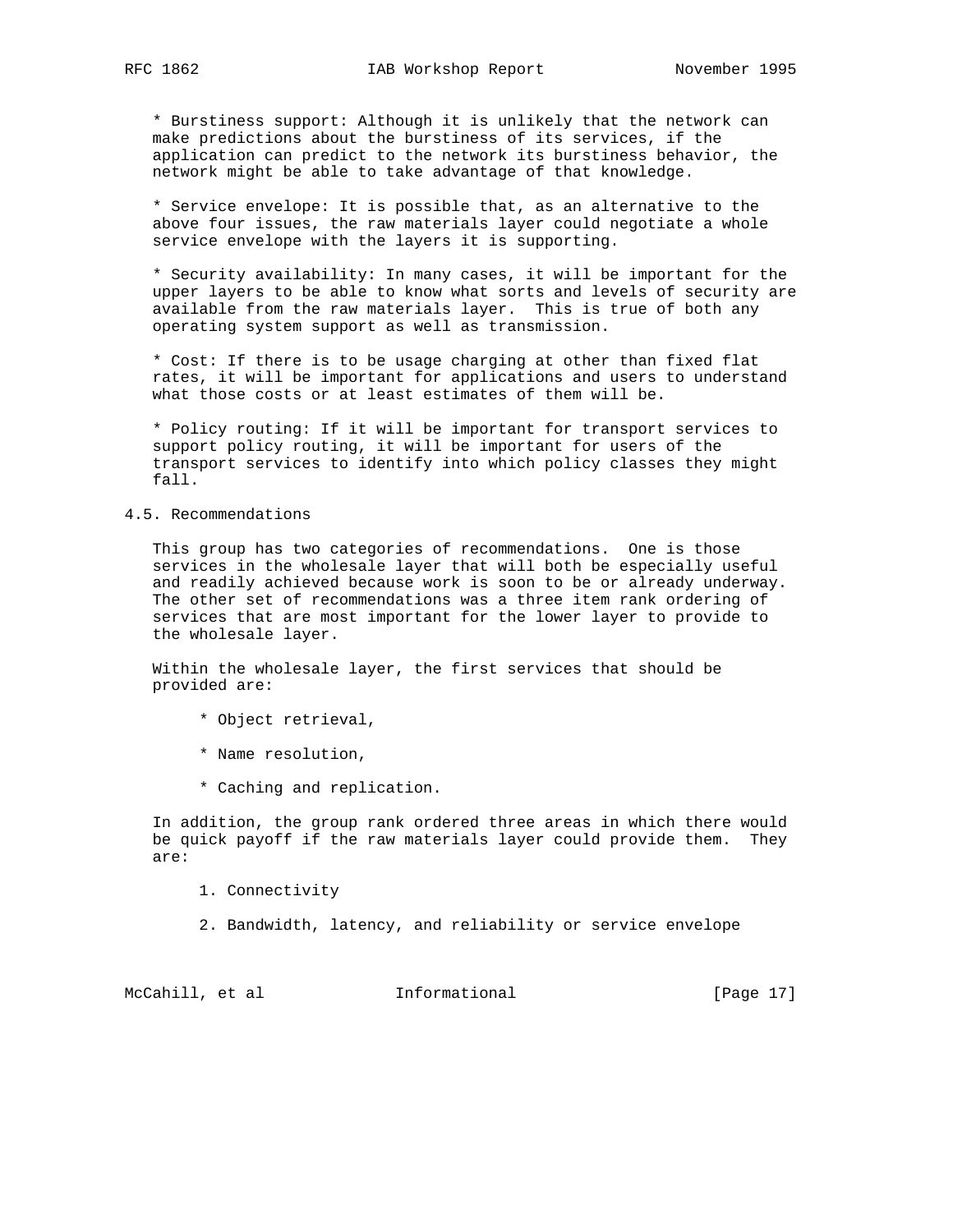3. Security constraints on communication and transactions

5. Group 2B Report: Components of an Internet Information Architecture

 Cecilia Preston, Chris Weider, Christian Huitema, Cliff Lynch, John Romkey, Joyce Reynolds, Larry Masinter, Mitra, Jill Foster

 Group 2B discussed various aspects of problems in the Internet Information Infrastructure, thinking about recommendations to the IESG to focus on particular areas, and also paying attention to some of the philosophical and economic backgrounds to some of the problems. Economics can dictate some points of architecture: one can see economically why a publisher might bear the burden of the costs of publishing, or a consumer might bear the burden of costs associated with consumption, but not how some free-floating third party would necessarily bear the costs of providing services (such as third-party translators).

The group discussed the following topics:

access(URL)

gateways

URN resolution

definitions

updates

service location

cache & replication

security & authentication

payments, charging

presentation

search & index

metainformation

boot service

general computation

McCahill, et al **Informational** [Page 18]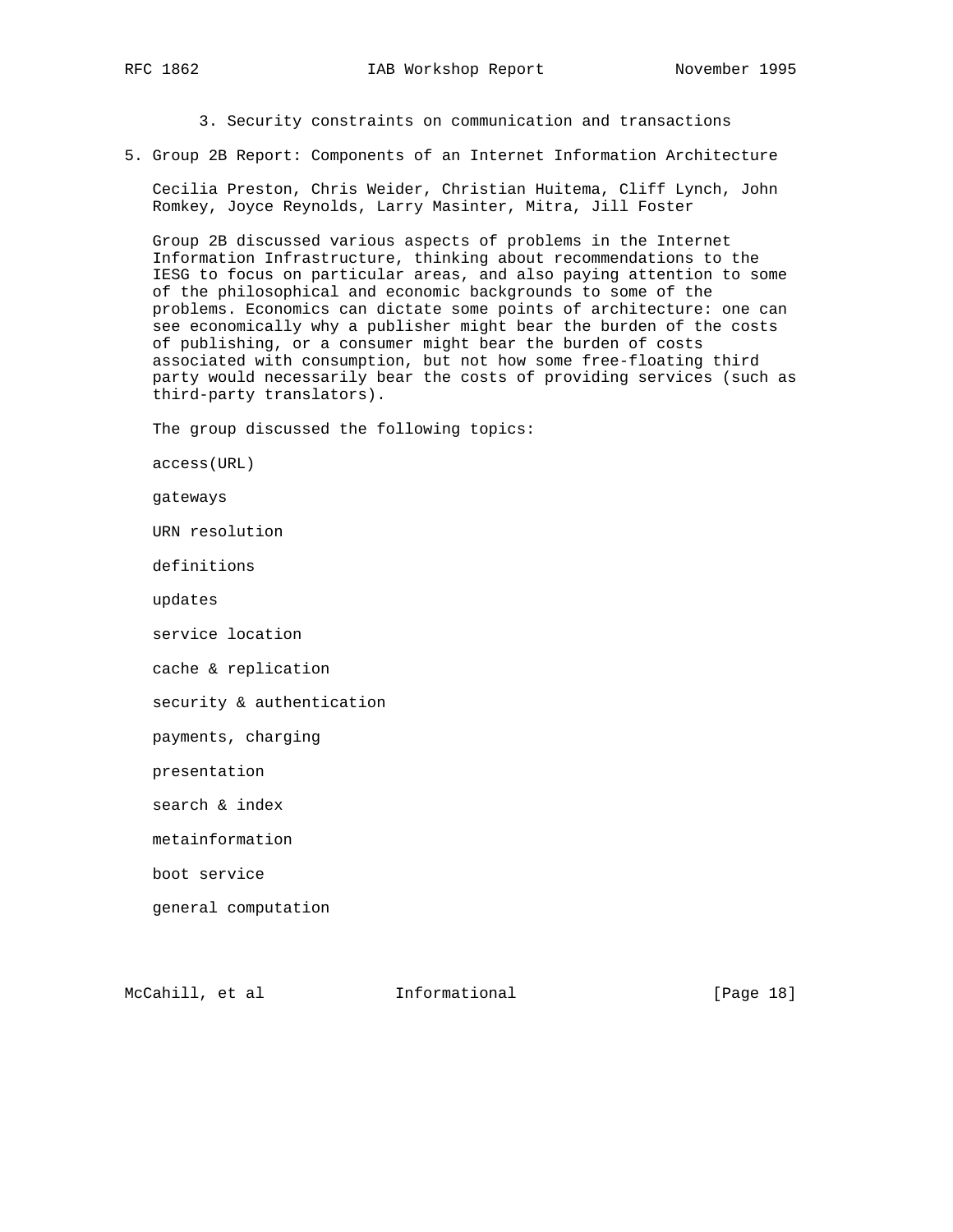### 5.1 URNs

 There are several issues in the use of Uniform Resource Names and Uniform Resource Locators. URN resolution is a database lookup that returns the URLs associated with a URN. The architecture must take into account not only how the lookup is performed, but how the database is maintained. Both the lookup problem and the update problem must be solved at the same time to allow deployment of URNs.

 There are at least two problems in human interaction with unique names. First, the notion of a unique name is a fallacy. Unique naming cannot be enforced. Names may be forged or may simply be duplicated due to human error. The architecture must accept this observation and still operate in the face of it. Designing for global uniqueness, but not requiring it, was adequate. Errors based on names not being unique are likely to be insignificant compared to other errors.

 Also, people frequently make assertions and assumptions about names rather than the documents that are being named. Making assertions about names is working at the wrong level of indirection. Making assumptions about names, such as determining the contents of the named object from the syntax of the name, can lead to nasty surprises.

 Having a single, unified naming system is vital. While it is healthy to have multiple competing forms of other aspects of the information architecture, the naming system is what ties it all together. There must be only one naming system. If there is more than one, it may not be possible to compare names or to lookup locations based on names, and we will continue (to our detriment) to use locators rather than names.

5.2 Global Service Location

 The IANA has become the central switch point for service identification. and recommended that numbers that are formally defined and kept in documents for use in distributed information systems (for instance, Assigned Numbers) should also be distributed online in some kind of database for use by applications. This distribution requires both an access method (perhaps multiple access methods) and an update method.

# 5.3 Security

 Issues involving security arose over and over again. Security includes things like validation of authority, confidentiality, integrity of data, integrity of services, access control. The group agreed that, although often overlooked, confidentiality is important,

McCahill, et al **Informational** [Page 19]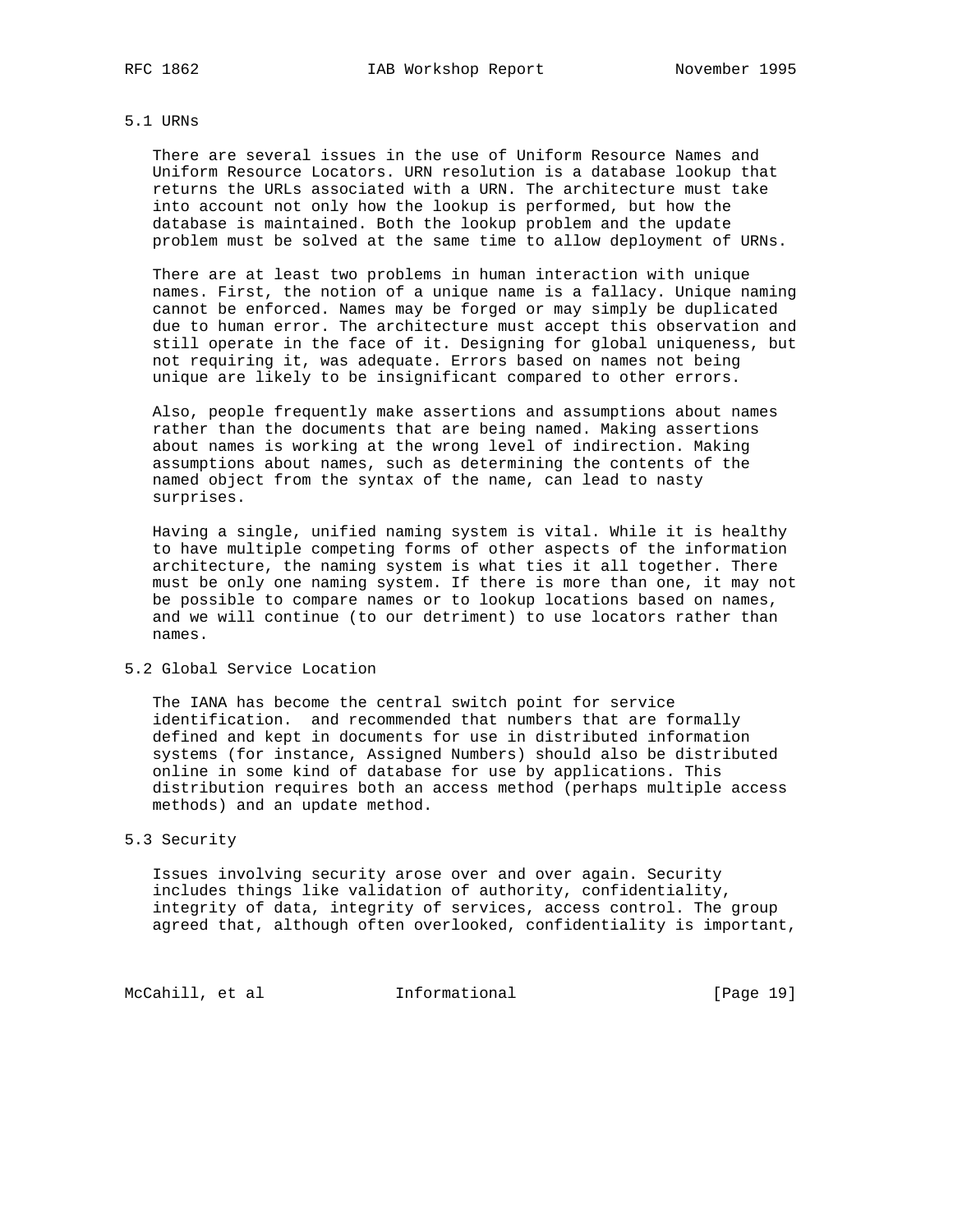and, more strongly: anonymity is important. It should be possible to access documents or objects without the architecture requiring you to leave digital fingerprints all over the place.

 Security must occur on an end-to-end basis. Documents or objects used on the Internet may not only traverse the Internet. Relying on security mechanisms in the underlying protocol suite does not necessarily provide end-to-end authentication or confidentiality.

 Currently lower layer security is ill-defined and widely unimplemented. Designers building information applications atop the Internet currently receive little guidance in how to design security features into their applications, leading to weak ad hoc or nonexistent security in new applications. Designers are also unclear as to how to deal with the "security considerations" section that is mandatory in RFCs, and often fill them with boilerplate text.

 Furthermore, retrofitting security into existing architectures does not work well. The best systems are built considering security from the very beginning. Some systems are being designed that, for instance, have no place for a digital signature to authenticate the data they pass. These issues apply to data management as well.

 The group makes the following recommendations to the IESG regarding security:

 A. Develop and communicate a security model usable by designers of information applications - current models are not considered usable.

 B. RFC authors should be given advice on what security considerations need to be outlined and how to write them. The IESG security area should prepare guidelines for writing security considerations.

 C. Proposed Standards should not be accepted by the IESG unless they really consider security. This will require that recommendations A and B have been implemented and that the guidelines have received enough visibility to reasonably expect authors to know of their existence.

 D. Develop security modules usable by the implementors of information clients and servers - reusable across many different, heterogeneous applications and platforms.

 E. Make clear what security services you can expect from the lower layers.

 F. Make sure that the key distribution infrastructure is reviewed for usability by information applications.

McCahill, et al **Informational** [Page 20]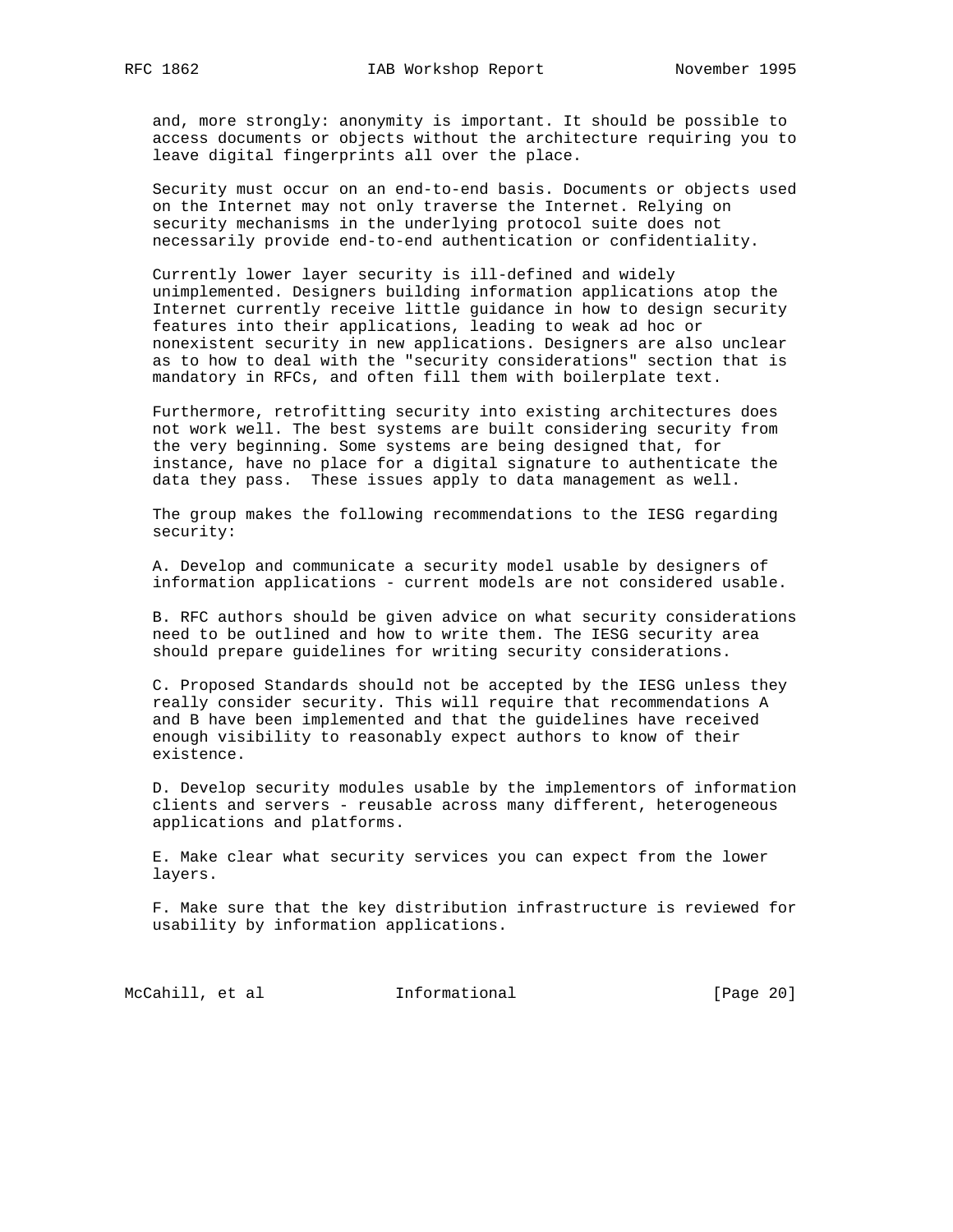#### 5.4 Search and Index

 Searching is looking through directories that point to information. Indexing is scanning information to create directories. A "unified directory" is the result of combining several indices.

 Indexing is currently done on the Internet via many mechanisms. Given the current ad hoc nature of the indexing, information is frequently indexed multiple times. This is wasteful, but due to the current economics of the Internet, it tends not to cost more money. If the Internet (or parts of thereof) transitions to usage based charging, it may cost the information provider too much to allow the information to be indexed. In general, the provider should have control over how the information they control is indexed.

 Above all, the architecture should not encourage a situation where information is normally not indexed. It should encourage the collection of indexing data only a single time. Having a local computation of a summary which is sent to a search/index server is vastly preferable to having that server "walk the net" to discover information to index.

 Indexing and search techniques are quite varied. It is quite likely that index and search are too close to general computation to try to standardize on a single protocol for either. Instead, it is important that the architecture allow multiple search techniques. There are currently certain types of indices that can only be generated by humans because of their level of semantic content. There are large differences in the quality and usability of indices that are machine-generated vs. human generated.

 Unified directories tend to combine indexing results from quite different techniques. The architecture should constrain indexing so that it remains possible to merge the results of two searches done by different protocols or indexing systems. Returning information in standard formats such as URNs can help this problem.

 Vocabulary issues in search and index are very difficult. The library and information services communities do not necessarily use vocabulary that is consistent with the IETF community, which can lead to difficult misunderstandings.

 "Searching the Internet" is an inappropriate attempt to categorize the information you're attempting to search. Instead, we search certain public spaces on the Internet. The concept of public space vs. private space on the Internet deserves further investigation.

McCahill, et al **Informational** [Page 21]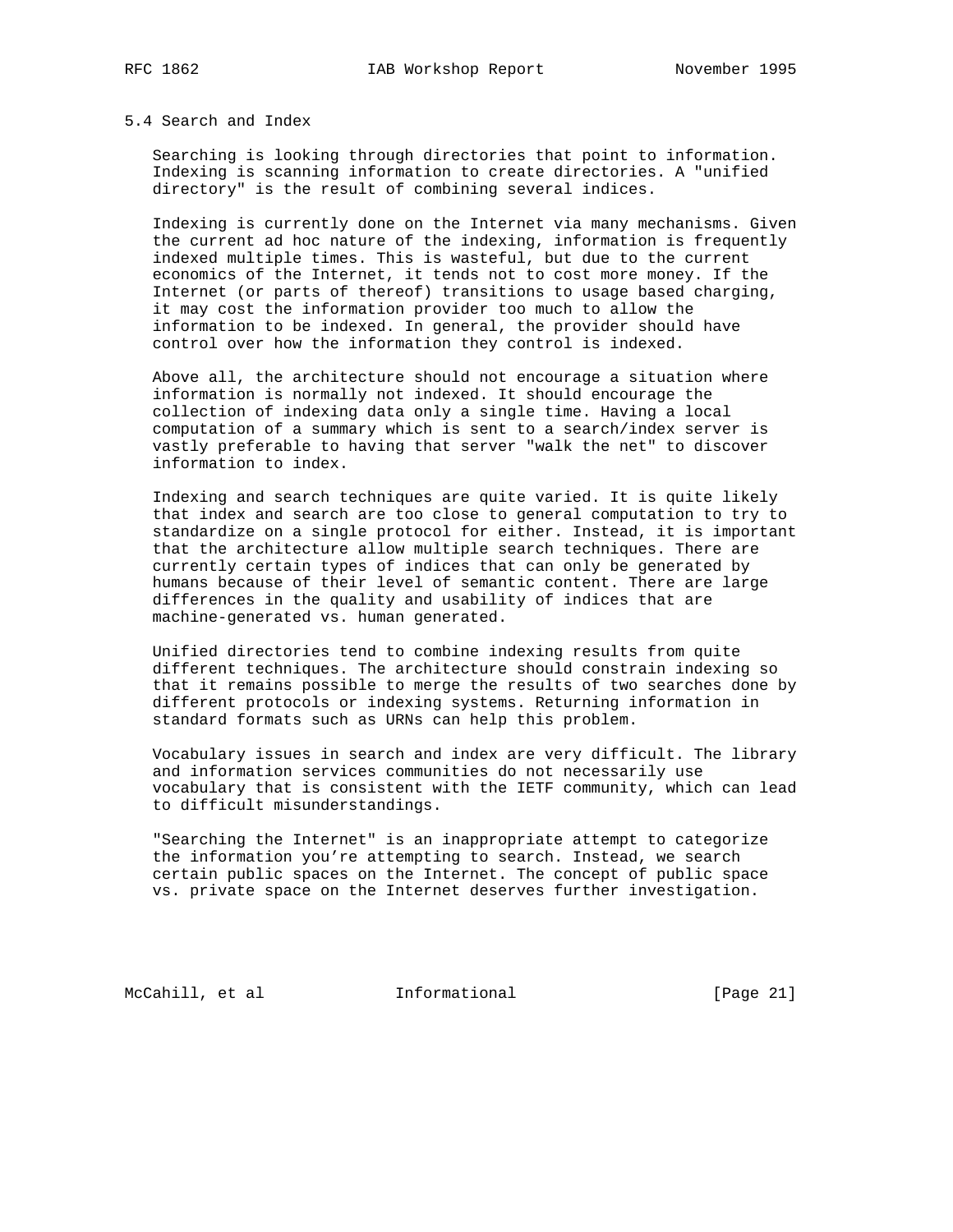Indexing can run afoul of access control considerations. Access control must be done at the object, but access control information should be propagated through indices as well. The index should be able to say "you're not allowed to ask that" rather than the user attempting to retrieve the object and being denied.

 An architectural point was raised that an index query should return the same result independent of who is asking. This is an important notion in the Domain Name System. This is inconsistent with some real-world indexing (for instance, corporate record management systems) which doesn't want to admit that some documents exist if you're not allowed to read them.

### 5.5 Miscellaneous

 Electronic mail, netnews, FTP and the web are frequently used to access information on the net today. Each protocol seems to provide a consistent view of the information on the Internet. In addition, the recent popularity of multi-protocol clients such as Mosaic seem to imply that the information content of the Internet is uniformly retrievable and manageable. This perception is misleading because most protocols are used for other applications than they were originally designed for. In addition, Telnet, which has no concept of information retrieval and management, is often used to access information as well, for example in DIALOG and card file accesses. Since each protocol has different access and management capabilities, the inconsistencies show up in erratic search and retrieval results, puzzling error messages, and a basic lack of standard techniques for dealing with information. A consistent underlying information architecture will go a long way towards alleviating these problems.

 As the information architecture develops we should reconsider the electronic mail and netnews architecture in terms of the new architecture.

 The group noted that there have been difficulties in scheduling joint working group meetings and recommends that there be a clearly defined process inside the IETF to facilitate scheduling such meetings.

6. Conclusions and Recommendations

 The workshop provided an opportunity for ongoing conversations about the architecture to continue and also provided space for focused examination of some issues and for some new voices and experience from other areas of Internet growth to participate in the architectural process.

McCahill, et al **Informational** [Page 22]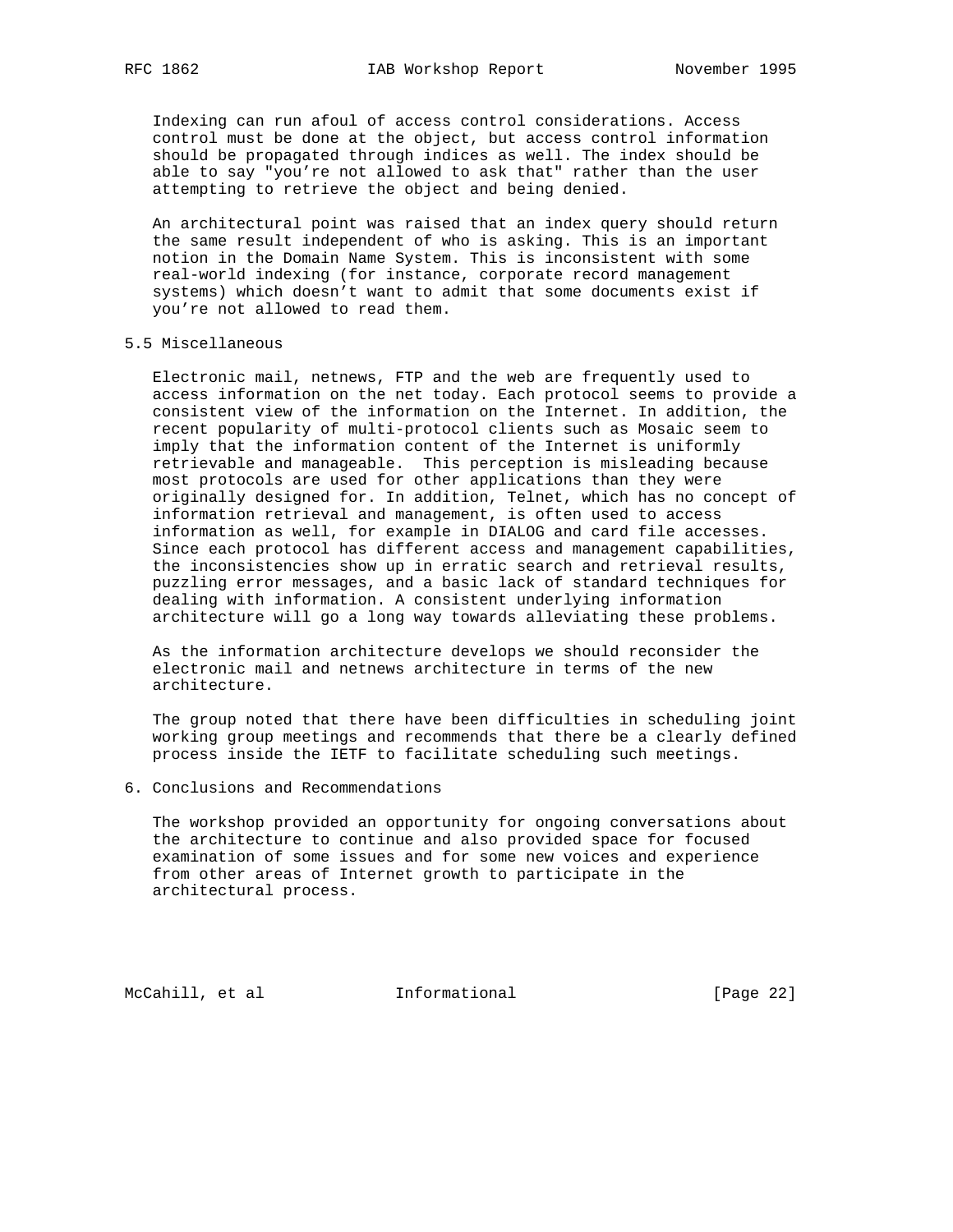Part of the conclusion of the workshop is a set of recommendations to the IESG and IETF community.

Recommendations on research/implementation directions:

 1. Caching and replication are important and overlooked pieces of Internet middleware. We should do something about it as soon as possible, perhaps by defining an architecture and service model for common implementation.

 2. Within the 'wholesale' layer, i.e. within the layer which provides a consistent view of the information resources available on the Internet, the first services that should be provided are:

- \* Object retrieval,
- \* Name resolution,
- \* Caching and replication.

 3. There would be quick payoff if the raw materials layer, i.e. the layer in which information resources are physically transmitted to computers, could provide the following services:

- \* Connectivity
- \* Bandwidth, latency, and reliability or a service envelope
- \* Security constraints on communication and transactions

 4. Develop security modules usable by the implementors of information clients and servers - reusable across many different, heterogeneous applications and platforms

Recommendations to the IESG, IETF, and IANA

 1. Numbers that are formally defined and kept in documents in distributed information systems (for instance, Assigned Numbers) should be available in some kind of database for use by applications.

 2. Develop and communicate a security model usable by designers of information applications - current models are not considered usable or are not widely accepted on the Internet.

 3. RFC authors should be given advice on how security considerations need to be written. The IESG security area should prepare guidelines for writing security considerations.

McCahill, et al **Informational** [Page 23]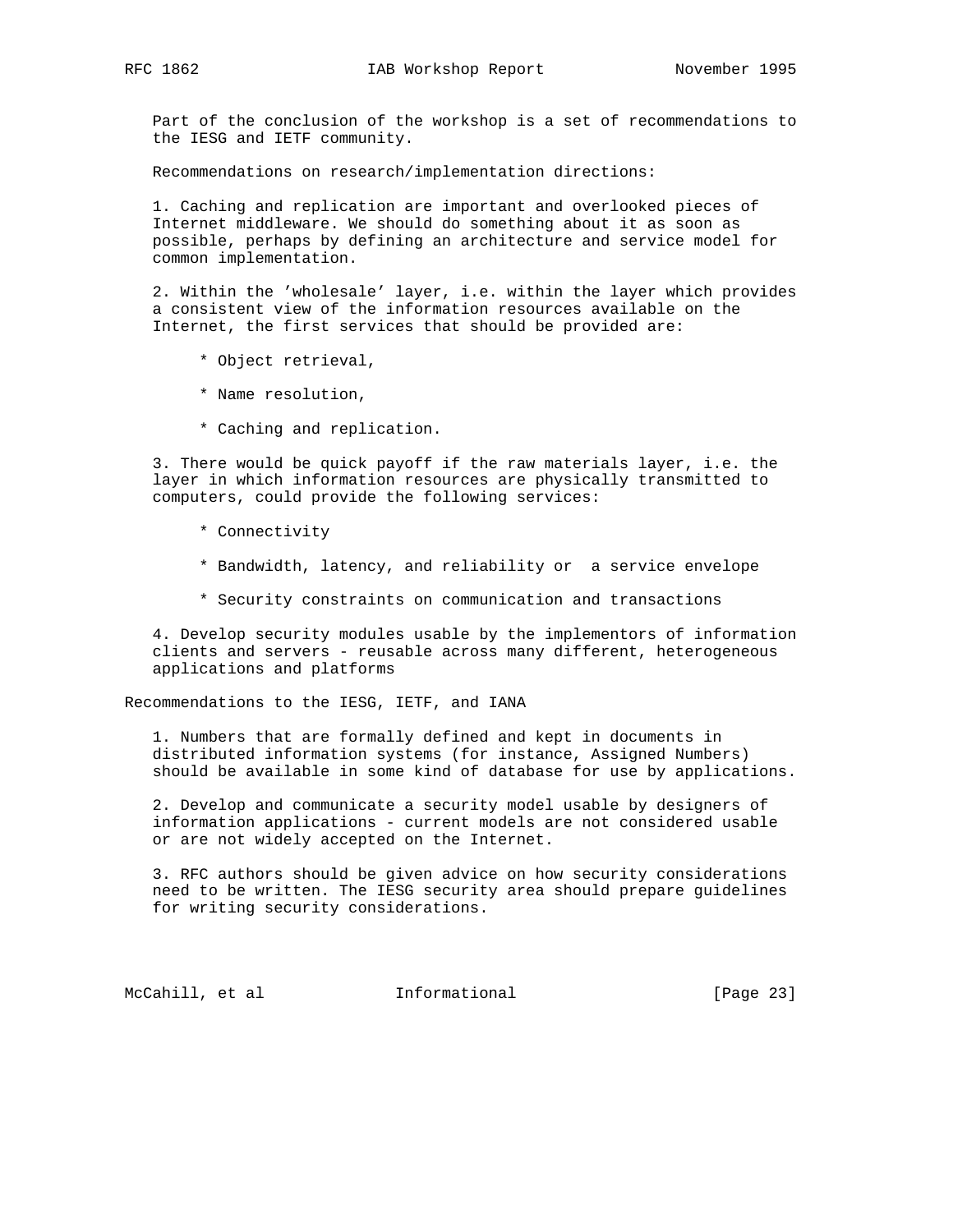4. Proposed Standards should not be accepted by the IESG unless they really consider security. This will require recommendations 2 and 3 to be implemented first.

 5. Make clear what security services you can expect from the lower layers.

 6. Make sure that the key distribution infrastructure is reviewed for usability by information applications.

 7. There needs to be a process inside the IETF for scheduling a joint meeting between two working groups - for example, so that the key distribution WG can meet jointly with IIIR.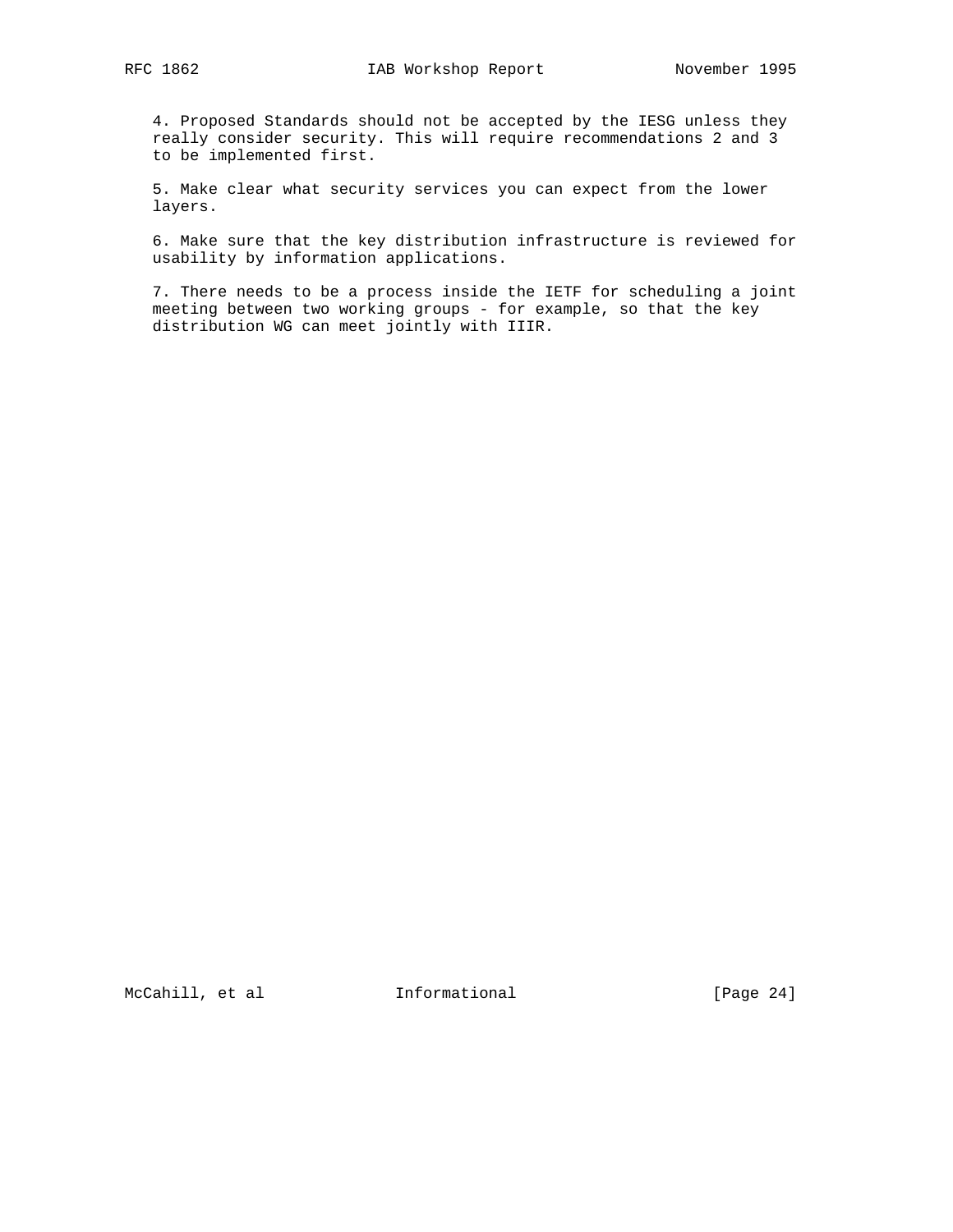APPENDIX A - Workshop Organization

 The workshop was held at MCI's facility in Tyson Corners, Virginia. The workshop organizers and attendees wish to thank MCI for the use of their facilities to host the workshop.

 All attendees met in joint session for the first half of October 12. They then split into three groups. The first group considered the "distributed database" problem which has arisen over and over again in the design of parts of the Internet. The two other groups met to consider a list of issues pertaining to the information infrastructure. The groups ran independently until the morning of October 14, when they met again in joint session.

The following people attended the workshop:

| Abel Weinrib      | abel@bellcore.com                 |
|-------------------|-----------------------------------|
| Barry Leiner      | BLeiner@ARPA.MIL                  |
| Cecilia Preston   | cpreston@info.berkeley.edu        |
| Chris Weider      | clw@bunyip.com                    |
| Christian Huitema | Christian.Huitema@SOPHIA.INRIA.FR |
| Cliff Lynch       | calur@uccmvsa.ucop.edu            |
| Clifford Neuman   | bcn@isi.edu                       |
| Dan LaLiberte     | liberte@ncsa.uiuc.edu             |
| Dave Sincoskie    | sincos@THUMPER.BELLCORE.COM       |
| Elise Gerich      | epq@MERIT.EDU                     |
| Erik Huizer       | Erik.Huizer@SURFnet.nl            |
| Jill Foster       | Jill.Foster@newcastle.ac.uk       |
| John Curran       | jcurran@near.net                  |
| John Klensin      | klensin@infoods.mit.edu           |
| John Romkey       | romkey@asylum.sf.ca.us            |
| Joyce Reynolds    | jkrey@isi.edu                     |

McCahill, et al **Informational** [Page 25]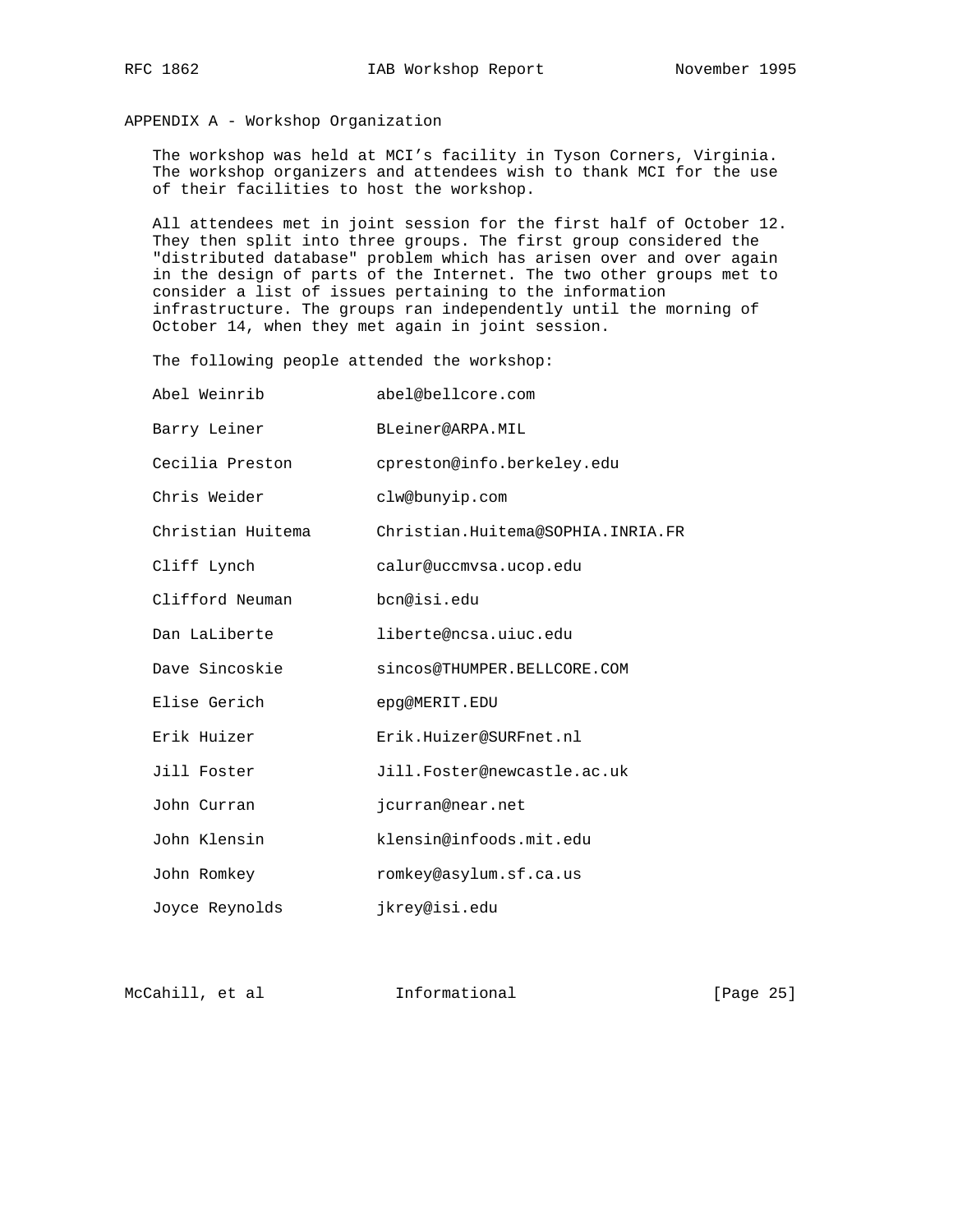| Karen Sollins    | sollins@lcs.mit.edu             |
|------------------|---------------------------------|
| Larry Masinter   | masinter@parc.xerox.com         |
| Lixia Zhang      | LIXIA@PARC.XEROX.COM            |
| Mark McCahill    | mpm@boombox.micro.umn.edu       |
| Michael Mealling | Michael.Mealling@oit.gatech.edu |
| Mitchell Charity | mcharity@lcs.mit.edu            |
| Mike Schwartz    | schwartz@cs.colorado.edu        |
| Mike St. Johns   | stjohns@DARPA.MIL               |
| Mitra            | mitra@pandora.sf.ca.us          |
| Paul Mockapetris | pym@zephyr.isi.edu              |
| Steve Crocker    | Crocker@TIS.COM                 |
| Tim Berners-Lee  | tbl@info.cern.ch                |
| Ton Verschuren   | Ton.Verschuren@surfnet.nl       |
| Yakov Rekhter    | yakov@WATSON.IBM.COM            |

Security Considerations

 This memo discusses certain aspects of security and the information infrastructure. It contains general recommendations about security enhancements required by information applications on the Internet.

McCahill, et al **Informational** [Page 26]